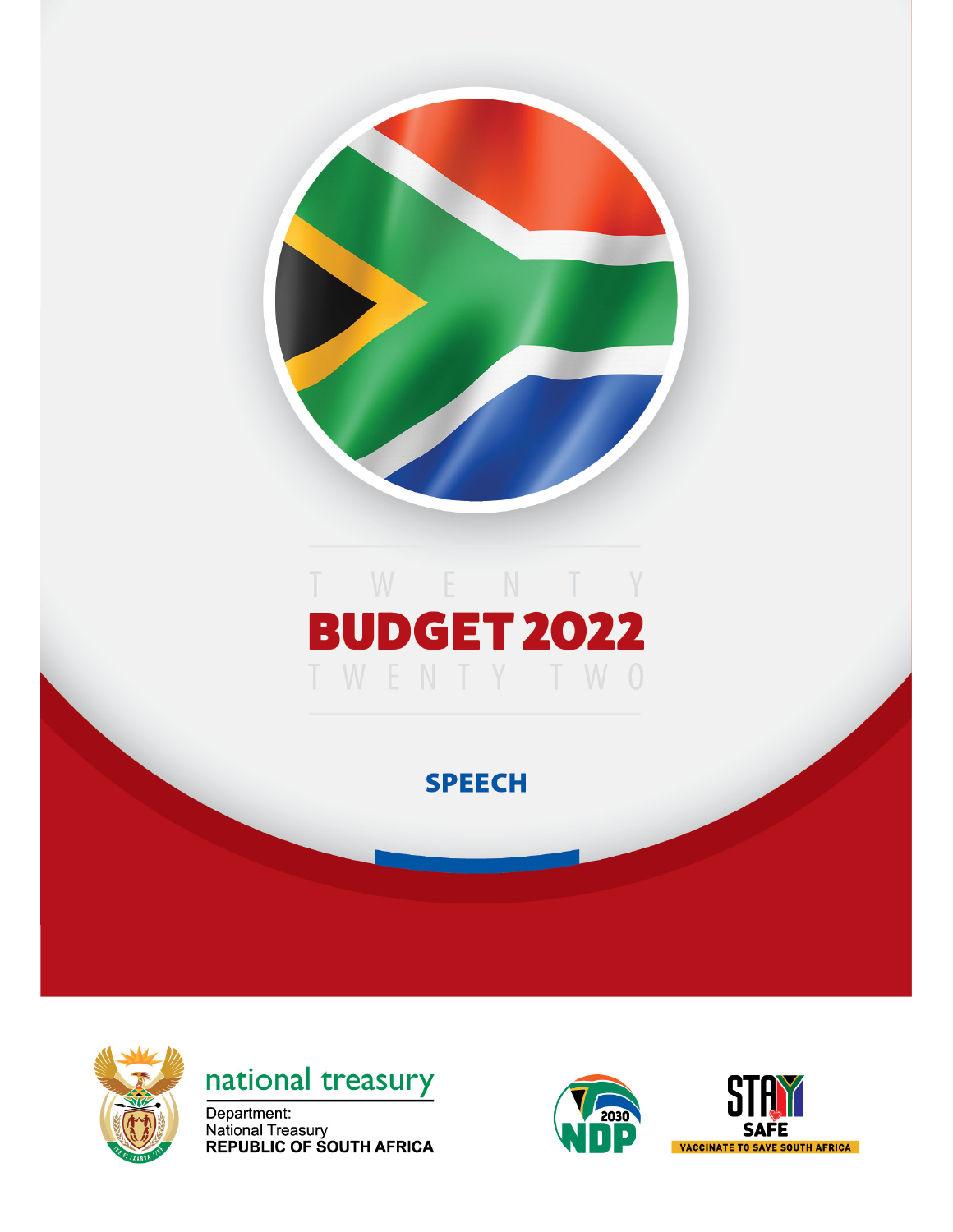## **BUDGET SPEECH**

*Check against delivery* 

# **Enoch Godongwana**

## **Minister of Finance**

# **23 February 2022**

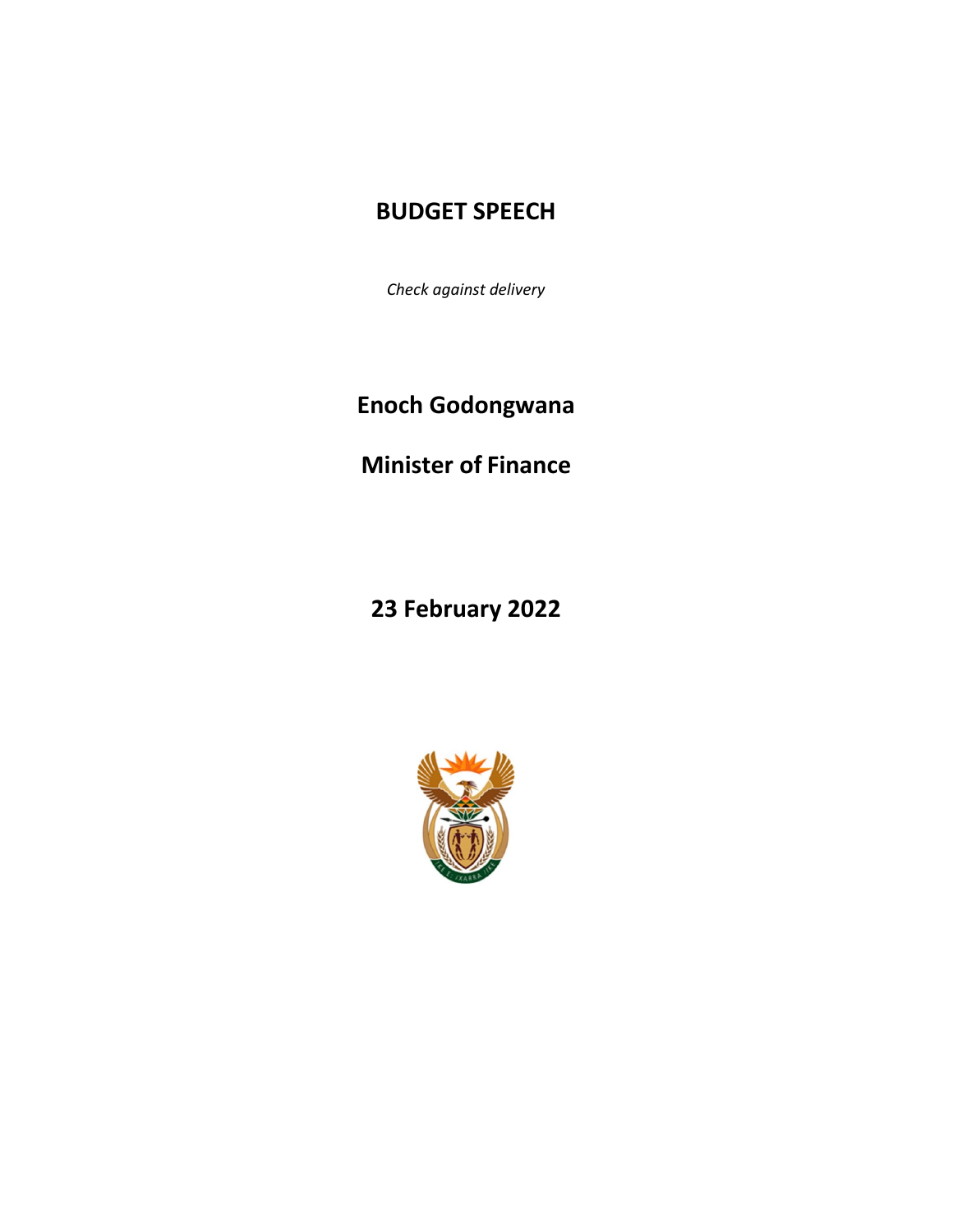*2022 Budget Speech* 

ISBN: 978-0-621-49978-0

RP: 08/2022

For more information:

Communications Directorate National Treasury Private Bag X115 Pretoria 0001 South Africa

Tel: +27 12 315 5944 Fax: +27 12 406 9055

Budget documents are available at: www.treasury.gov.za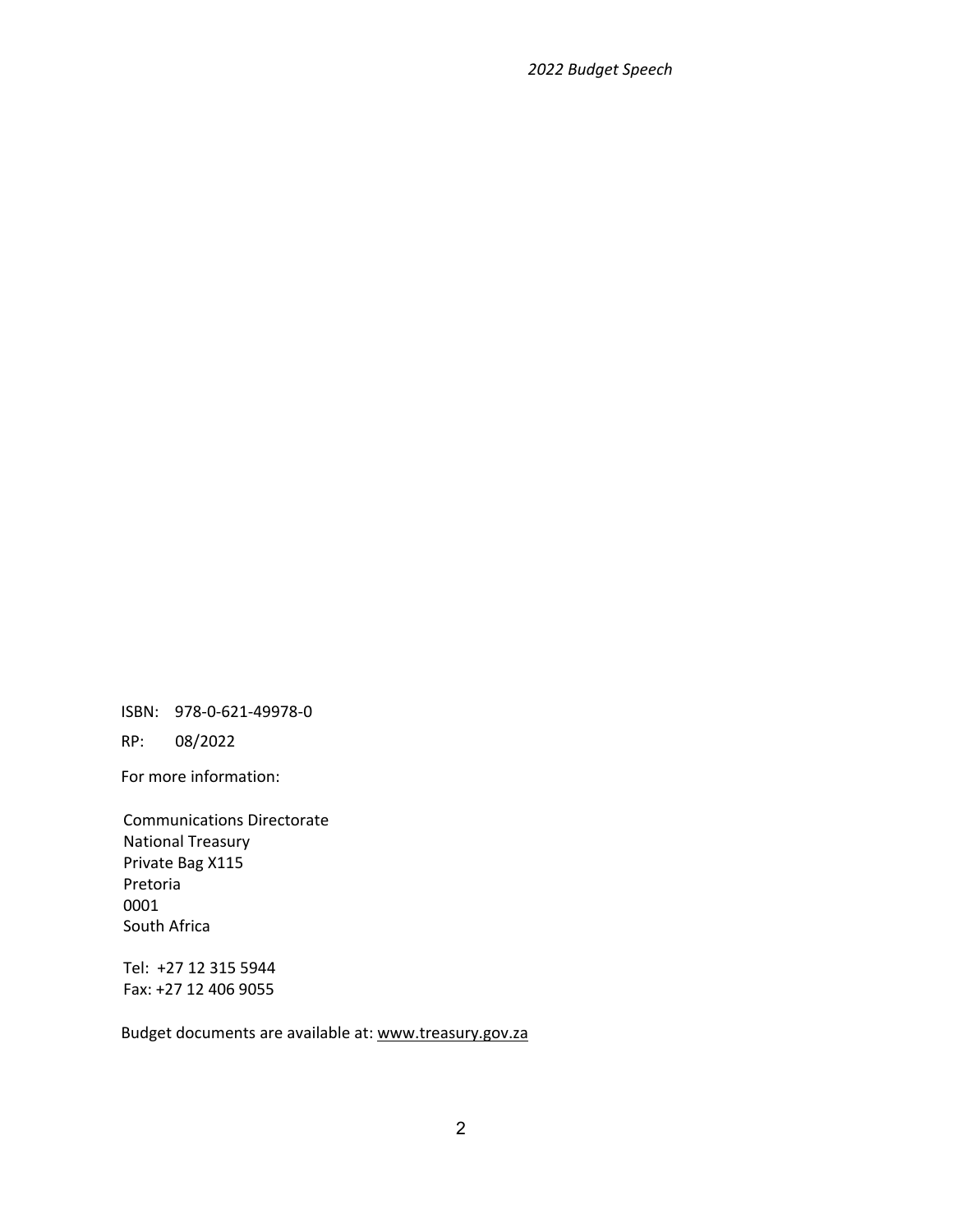## **2022/23 BUDGET SPEECH BY MINISTER OF FINANCE ENOCH GODONGWANA**

#### **23 February 2022**

Honourable Speaker;  

His Excellency, President Cyril Ramaphosa; 

His Excellency, the Deputy President David Mabuza;  

Cabinet Colleagues; 

Members of the Executive Committees for Finance in the provinces; 

Honourable Members; 

Finance Minister of the Democratic Republic of the Congo;

The Governor of the South African Reserve Bank; 

The Commissioner of the South African Revenue Services; 

Fellow South Africans:

#### **INTRODUCTION**

It is my honour and privilege to table before this House the 2022 National Budget. 

Today I am tabling the following documents:

- The 2022 Division of Revenue Bill;
- The 2022 Appropriation Bill;
- The Second Adjustments Appropriation (2021/22 Financial Year) Bill;
- The Estimates of National Expenditure;
- The 2022 Budget Review; and
- The Budget Speech.

Madam Speaker, we stand here galvanised by the State of the Nation Address delivered by His Excellency President Cyril Ramaphosa.

The President reminded us that even as we face steep and daunting challenges, like we have done in the past, we will overcome. 

To do so, we need to strike a critical balance between saving lives and livelihoods, while supporting inclusive growth. This budget presents this balance.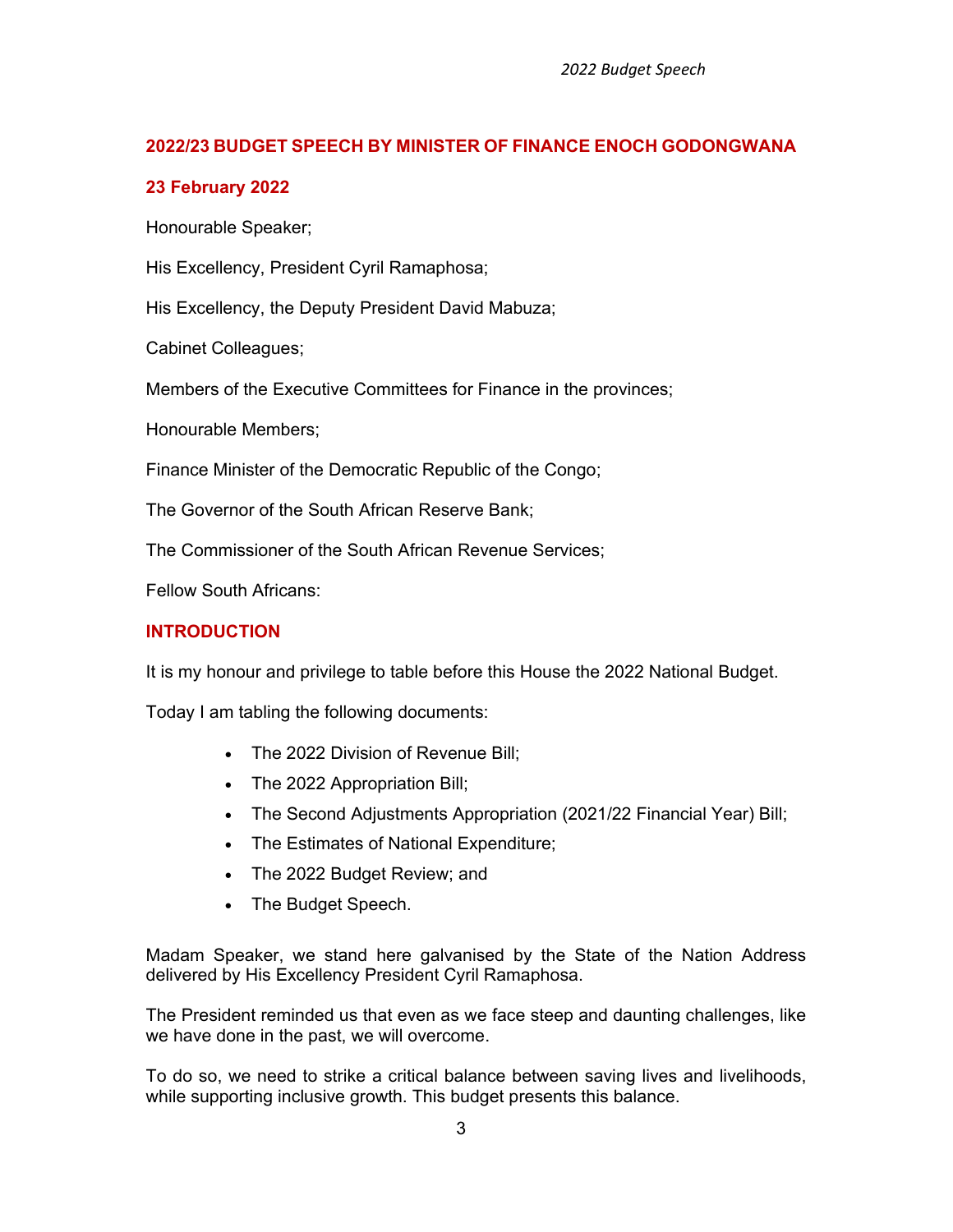Our economic recovery has been un-even and risks remain high. We must proceed with caution.

In the 2021 MTBPS we committed ourselves to charting a course towards growth and fiscal sustainability. This budget reasserts this commitment.

It narrows the budget deficit and stabilizes debt.

It also extends income and employment support to the most vulnerable, , addresses service delivery shortcomings and provides tax relief.

However, these interventions cannot replace the structural changes our economy needs. Difficult and necessary trade-offs are required.

#### **ECONOMIC OUTLOOK**

#### *Global outlook*

The world economy is expected to grow by 4.4 per cent this year. This is lower than the 4.9 per cent we anticipated when tabling the MTBPS.

The Omicron variant of the coronavirus caused many countries to impose restrictions to manage its spread.

In addition, continued imbalances in global value chains have limited the pace of the world's economic recovery.    

#### **DOMESTIC OUTLOOK**

The South African economy has not been insulated from these global developments.

We have revised our economic growth estimate for 2021 to 4.8 per cent, from 5.1 per cent at the time of the MTBPS.

This revision reflects a combination of the impact of changes in the global environment, along with our own unique challenges.

Commodity prices, which have supported our economic recovery, slowed in the second half of 2021.

Also, violent unrest in July, and restrictions imposed to manage the third wave of COVID-19 further eroded the gains we made in the first half of the year.

Industrial action in the manufacturing sector, and the re-emergence of loadshedding, also slowed the pace of the recovery.

Real GDP growth of 2.1 percent is projected for 2022. Over the next three years, GDP growth is expected to average 1.8 percent.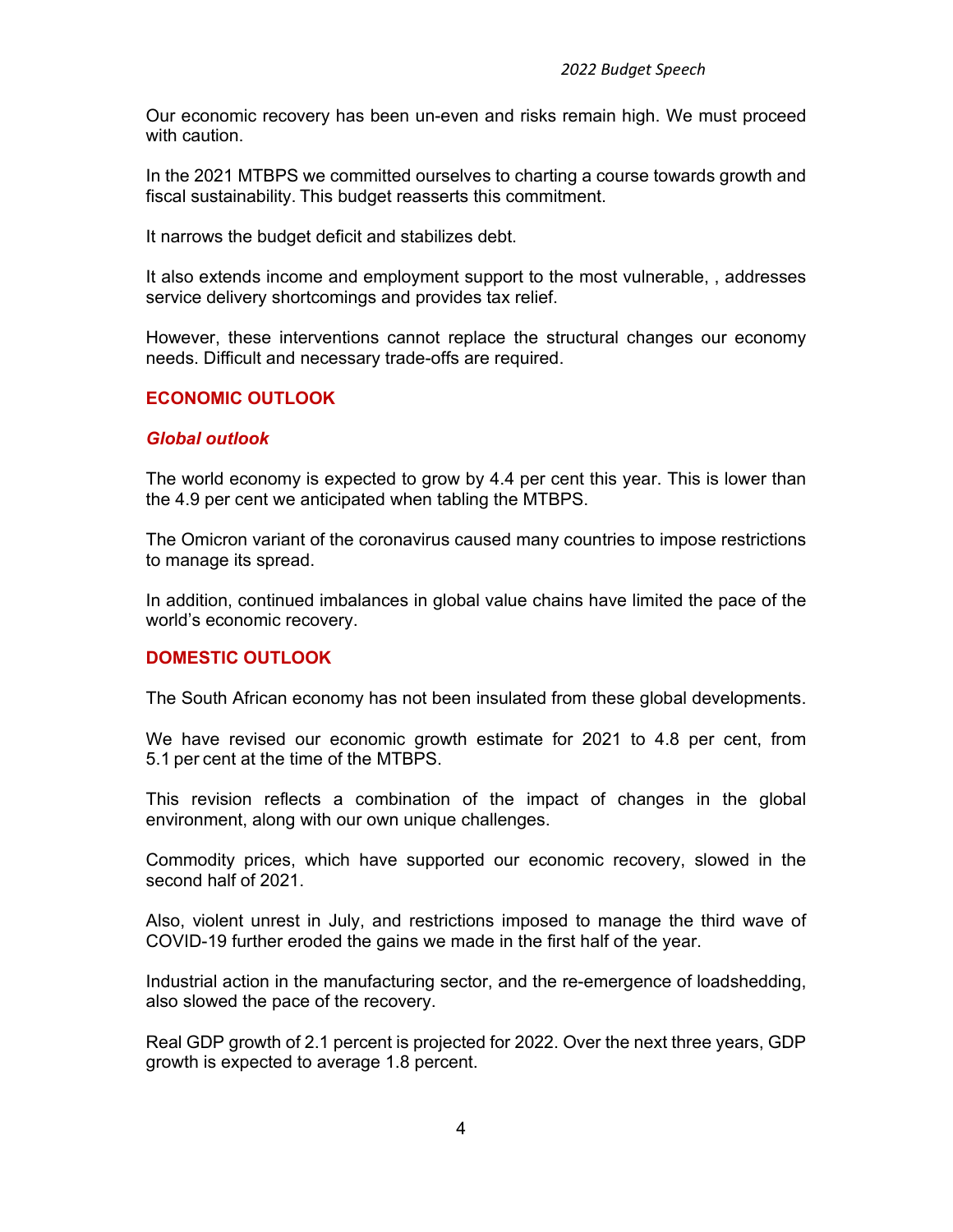#### **THE FISCAL FRAMEWORK**

#### *Revenue collection*

Tax collections since the time of the MTBPS have been much stronger than expected.

We now estimate tax revenue for 2021/22 to be R1.55 trillion.

This is R62 billion higher than our estimates from four months ago, and R182 billion higher than our estimates from last year's Budget.

This follows a shortfall of R176 billion for 2020/21 when compared to the 2020 Budget forecasts.

This positive surprise has come mainly from the mining sector due to higher commodity prices.

Madam Speaker, one swallow does not a summer make.

The improved revenue performance is not a reflection of an improvement in the capacity of our economy.

As such, we cannot plan permanent expenditure on the basis ofshort-term increases in commodity prices.

To be clear, any permanent increases in spending should be financed in a way that it does not worsen the fiscal deficit.

We have also seen higher revenue from other sectors and other tax instruments, such as personal income tax and value-added tax.

Madam Speaker, this year marks the  $25<sup>th</sup>$  anniversary of the establishment of the South African Revenue Service.

SARS plays a vital role in the economy, and we congratulate them on this momentous occasion.

We also welcome the current modernisation of its infrastructure at border posts, such as Beit-bridge to facilitate greater trade.

#### *The fiscal outlook*

Honorable Members, more than R308 billion has been directed towards bailing out failing state-owned companies.

Since 2013, frontline services and infrastructure reduced by R257 billion.

In this Budget, we are shifting from this trend, and are restoring our focus on the core functions of government.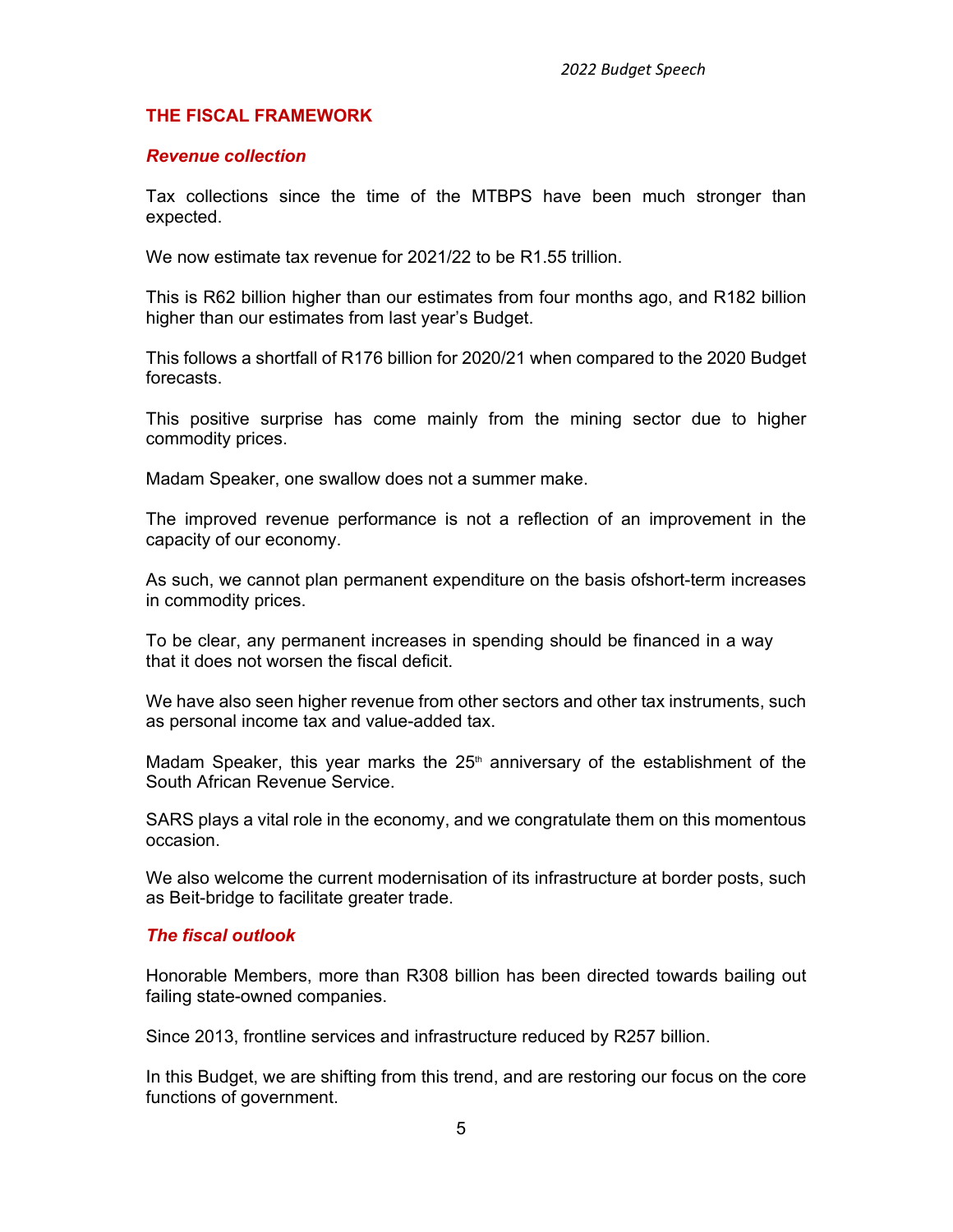We are also on course to close key fiscal imbalances and restore the health of public finances.

Our debt burden remains a matter of serious concern.

This year, government debt has reached R4.3 trillion and is projected to rise to R5.4 trillion over the medium-term.

This huge sum is owed to lenders domestically and around the world!

It incurs large debt-service costs; averaging R330 billion annually over the MTEF.

These costs are larger than spending on each of health, policing or basic education.

For this reason and to support the economic recovery, in this budget we are reducing the fiscal deficit and stabilising debt.

The consolidated budget deficit is projected to narrow from 5.7 per cent of GDP in 2021/22, to 4.2 per cent of GDP by 2024/25.  

We now expect to realise a primary fiscal surplus – where revenue exceeds noninterest expenditure – by 2023/24.

The debt ratio will stabilise at 75.1 per cent of GDP by 2024/25. This is 3 percentage points lower than we had projected when we tabled the MTBPS.

This is also the first time since 2015 that we are reducing the borrowing requirement, using some of the extra revenue we have collected.

The borrowing requirement decreases by R135.8 billion this year and a total of R131.5 billion over the next two years.

#### *Risks to the fiscal framework*

Though the fiscal outlook has improved, it is subject to significant risks.

These include:

- Slowing global and domestic economic growth; Calls for a permanent increase in social protection that exceed available resources.
- Pressures from the public-service wage bill; and
- Continued requests for financial support from financially distressed state‐owned companies.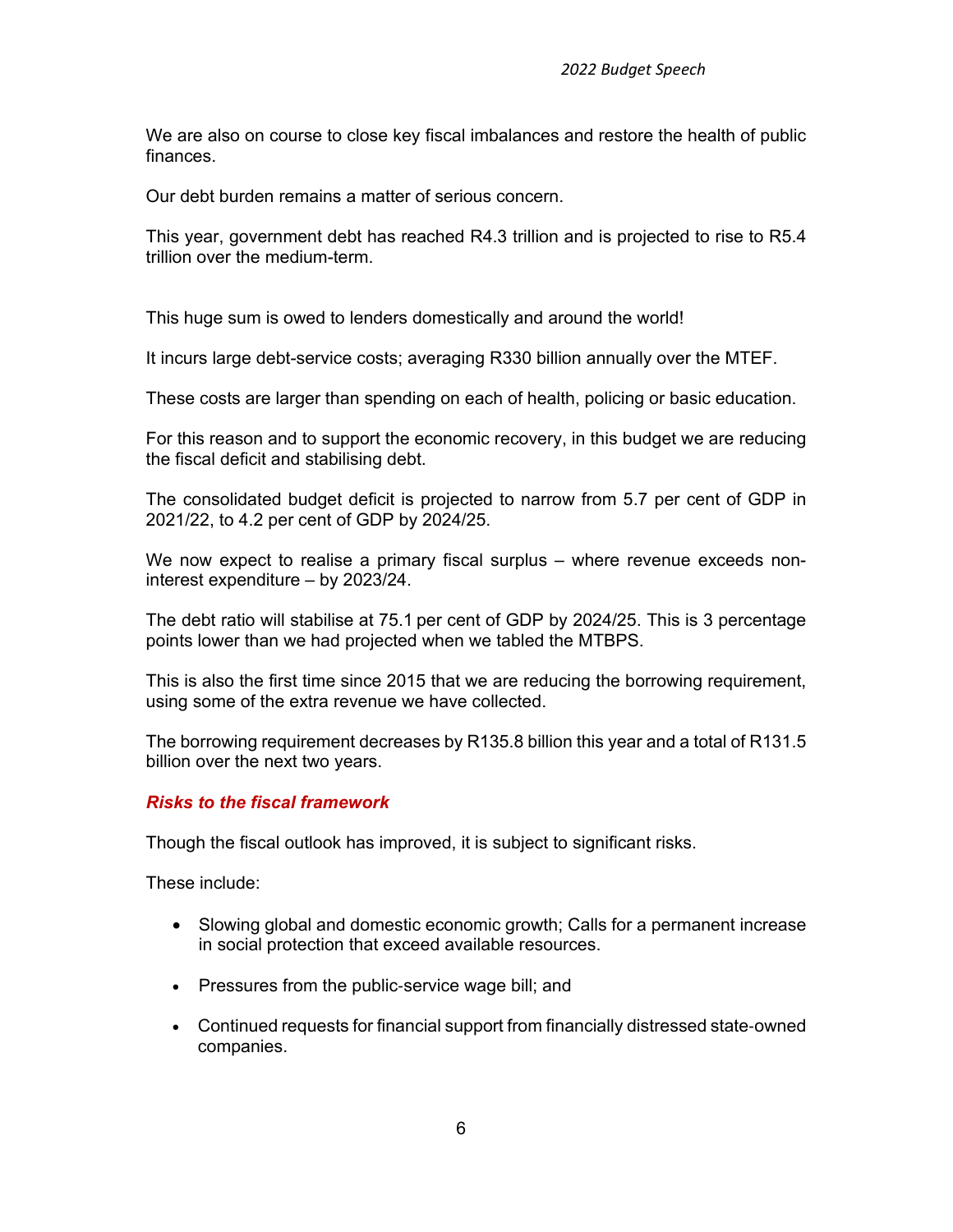We need to stay vigilant and mitigate the risks where possible.

In the upcoming period, we will do more work to strengthen fiscal anchors.

We will also reduce the continual demands on South Africa's limited public resources from state-owned companies.

For this reason, SOCs need to develop and implement sustainable turnaround plans.

The future of our state-owned companies is under consideration by the Presidential State-Owned Enterprises Council.

Their future will be informed by the value they create and whether they can be run as sustainable entities without bailouts from the fiscus.

Some state-owned companies will be retained, while others will rationalized or consolidated.

To reduce their continuing demands on South Africa's public resources, the National Treasury will outline the criteria for government funding of state‐owned companies, during the upcoming financial year.

This, Madam Speaker, is what we mean by tough love!

We are aware that Eskom's debt situation remains a concern for its creditors and our investors alike.

Government continues to support Eskom to remain financially sustainable during its transition.

To date, Eskom has been provided with R136 billion to pay off its debt with a further R88 billion until 2025/26.

We acknowledge, however, that Eskom is faced with a large amount of debt that remains a challenge to service without assistance.

The National Treasury is working on a sustainable solution to deal with Eskom's debt in a manner that is equitable and fair to all stakeholders.

Any solution will be contingent on continued progress to reform South Africa's electricity sector and Eskom's own progress on its turnaround plan and its restructuring.

We expect Eskom to take further steps towards cost containment, conclude the sale of assets and implement operational improvements to enhance the reliability of electricity supply.

The outcome of this work, which is legally and technically complex, will be announced within the next financial year.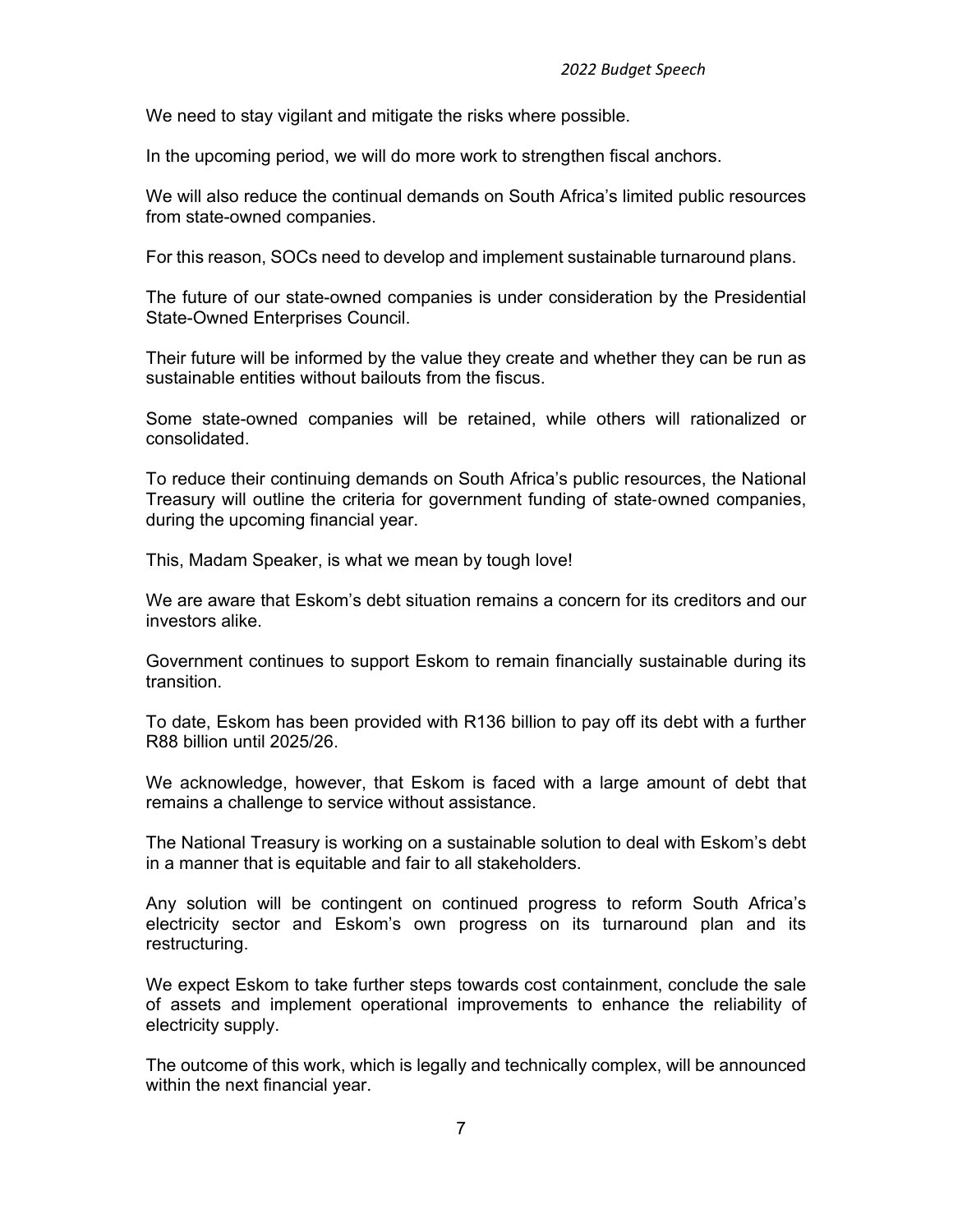Madam Speaker, we have taken action to reform the electricity sector. This encompasses the lifting of the registration threshold of embedded generation to 100 megawatts.

It also includes amendments to the Electricity Regulation Act of 2006, and the new generation projects that are coming online over the next few years.

These interventions demonstrate our commitment to solving South Africa's electricity supply challenges.

## **SUPPORTING ECONOMIC RECONSTRUCTION AND RECOVERY**

Madam Speaker, we have had more than a decade of economic stagnation.

Only through sustained economic growth can South Africa create enough jobs to reduce poverty and inequality; enabling us to reach our goal of a better life for all.

The Economic Reconstruction and Recovery Programme remains essential to growth.

We are accelerating the implementation of critical structural reforms contained in the ERRP in particular, in electricity, rail, ports and telecommunications.

#### *Infrastructure*

To complement these interventions, Madam Speaker, we will be accelerating infrastructure investment which is the backbone of a thriving economy.

The National Treasury will be implementing the results of a recently completed review of the Public-Private Partnerships framework.

We aim to create a centre-of-excellence for PPPs and other blended finance projects. This centre-of-excellence will be established with direct Treasury oversight.

It will be a direct interface with private financial institutions for investments in critical government infrastructure programmes.

We will also work with other national departments and the provinces of the Eastern Cape and Northern Cape, to pilot a revised approach to infrastructure delivery.

This approach will include innovative financing and delivery mechanisms, as announced by the President in the State of the Nation Address.

Regarding the Umzimvumbu Dam, we are at an advanced stage of resolving the project issues. We will make further announcements on this in the MTBPS.

In October, I will table amendments, through the 2022 Division of Revenue Amendment Bill, to enable provinces to pledge their infrastructure grants to leverage more financing to fast-track the rollout of infrastructure.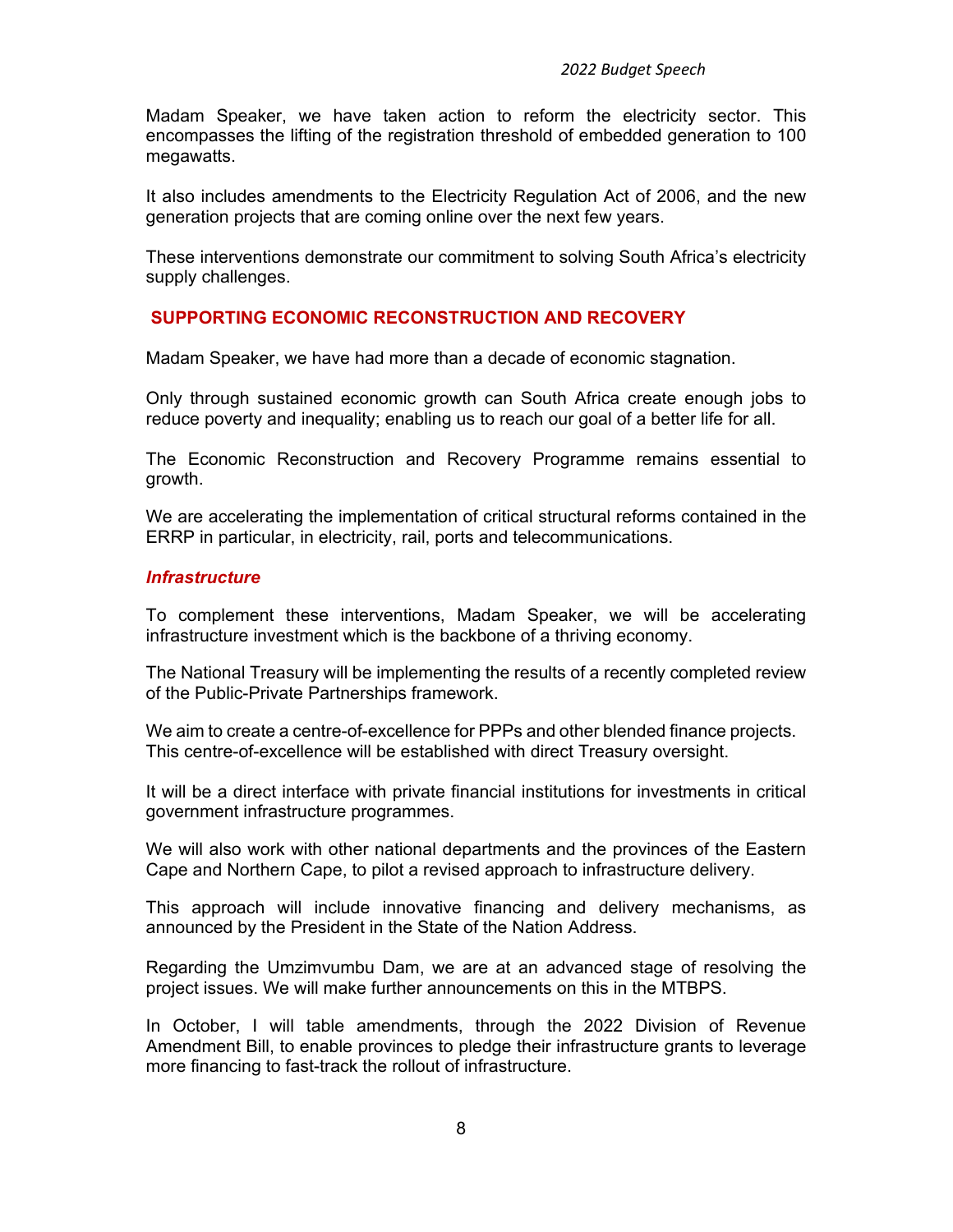Mr, President; in the State of the Nation address you spoke about the importance of catalytic and blended finance projects. These projects have the potential to crowd in private investors for bulk infrastructure.

As we upgrade roads, bridges, water and sewer, transport, school infrastructure and hospitals and clinics, the aim is to unlock higher levels of employment for those involved in the projects.

I am pleased to inform this House that a provisional allocation is set aside in this Budget for R17.5 billion over the MTEF for infrastructure catalytic projects. We look forward to engaging with specific proposals in this regard.

Value for money and quality of delivery is the top priority in the development of the project pipeline.

#### *Bounce-back scheme to support SMEs*

To support businesses in distress owing to the Covid-19 pandemic, a new business bounce-back scheme will be launched, using two mechanisms which will be introduced sequentially:

Firstly, small business loan guarantees of R15 billion will be facilitated through participating banks and development finance institutions. This allows access for qualifying non-bank small and medium loan providers.

Government will partner with loan providers by underwriting the first 20% of losses for banks and other eligible small and medium loan providers.

The eligibility criteria, including the requirement for collateral, has been loosened. This mechanism will be launched and operational next month.

Secondly, by April this year, we intend to introduce a business equity-linked loan guarantee support mechanism.

We intend to bring the total support package through the bounce-back scheme to R20 billion.

The equity support mechanism of this scheme will be facilitated through DFIs. It will also be available to qualifying non-bank small and medium finance providers.

Details of the terms of the equity-linked guarantee mechanism will be provided soon.

#### *Public employment*

Over the medium-term, R76 billion is allocated for job creation programmes.

In this Budget an additional R18.4 billion is made available for the Presidential Employment Initiative.

Madam Speaker, we do not aspire to be a below 2 per cent growth economy. We are capable of so much more.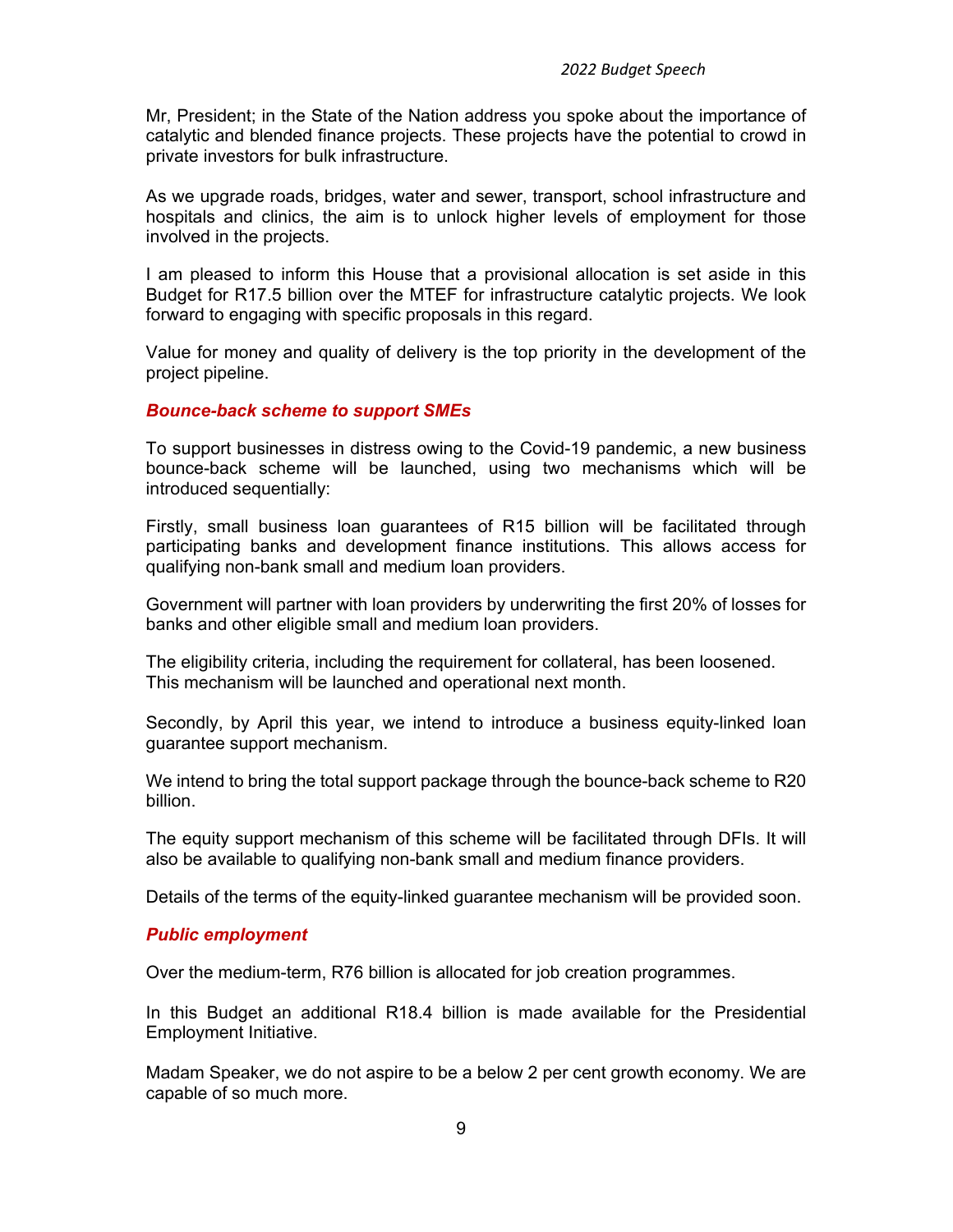In this regard, we are refining proposals for an expanded reform agenda – to shift our economy towards a higher growth trajectory.

#### **SPENDING PROPOSALS**

In this budget, we are taking steps to support education, health, the fight against crime and corruption, and to improve capital investment, amongst others.

Over the next three years, we allocate R3.33 trillion to the social wage to support vulnerable and low-income households. This is approximately 60 per cent of noninterest spending. 

We have prioritized spending on the following key areas:

In 2017, government announced a policy for fee-free higher education. We are announcing an additional allocation of R32.6 billion for financial support to current bursary holders and first-year students under the National Student Financial Aid Scheme.  

Any further shortfalls will be funded from within the baseline of the Department of Higher Education.

Madam Speaker, at the height of the COVID-19 our teachers had to make tremendous sacrifices to ensure that our children get education.

Equally our health care workers, we among those that were the last and only line of defence against the pandemic.

 In this budget, we are adding R24.6 billion for provincial education departments to address the shortfalls in the compensation of teachers.

An additional R15.6 billion is allocated to provincial health departments to support their continued response to COVID-19, and to bridge shortfalls in essential goods and services.

R3.3 billion is allocated to absorb medical interns and community service doctors.

R8.7 billion is added to the Police budget.

The department is allocated R1 billion to implement personnel reforms.

Another R800 million may be available in the following year, subject to satisfactory progress.

We are also strengthening the resourcing of the justice system and our courts.

In this regard, the budget of the Department of Justice and Constitutional Development is increased by R1.1 billion, while the Office of the Chief Justice receives an additional R39.9 million.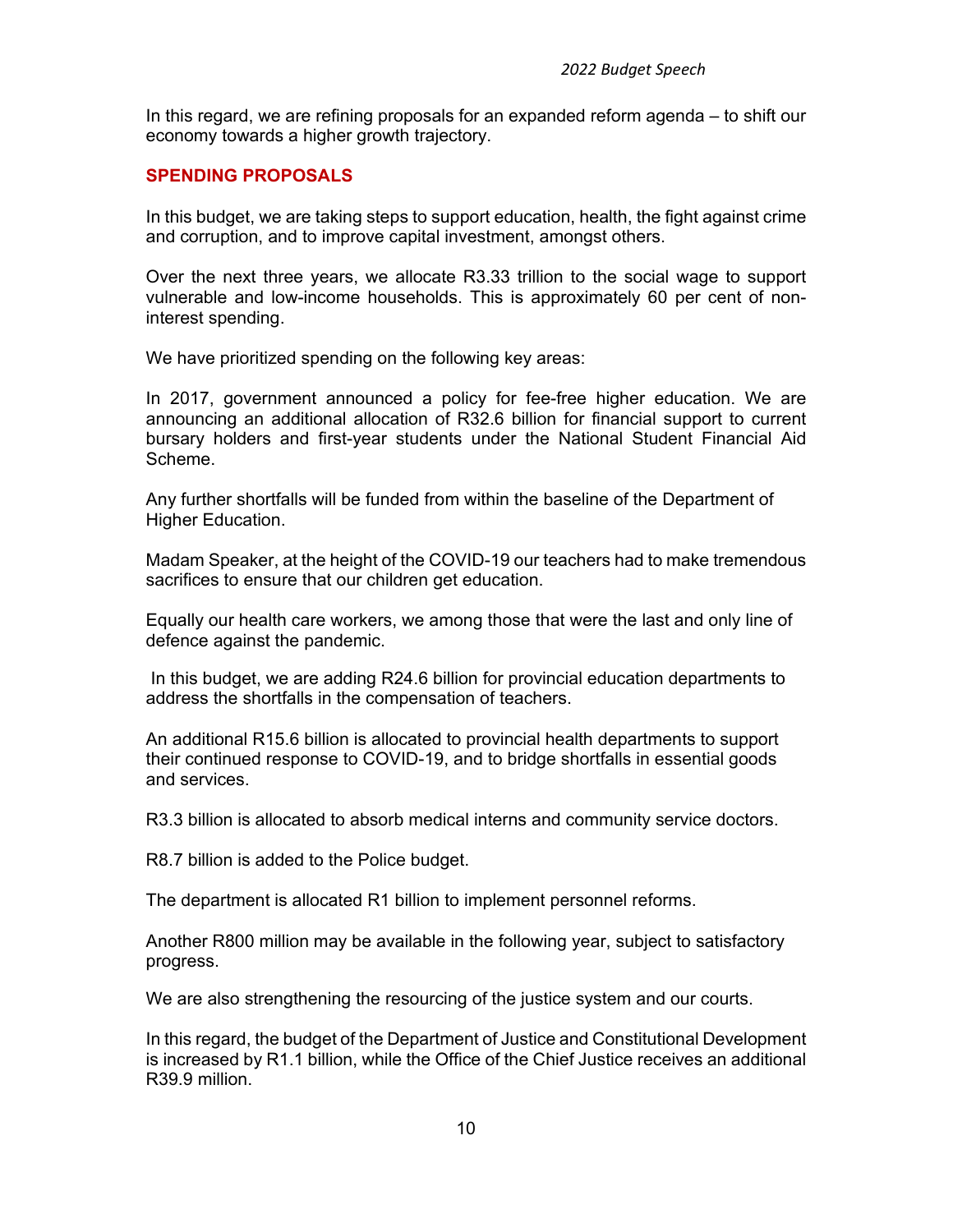The South African National Roads Agency (SANRAL) receives an additional R9.9 billion for maintaining the non-toll road network.

Over and above this, the Budget Facility for Infrastructure has approved funding for several water projects:

- R2.1 billion is allocated for raising the Clan William Dam.
- The Lepelle Water Board is allocated R1.4 billion for the Olifantspoort and Ebenezer plants.
- The Umgeni Water Board is allocated R813 million for the Lower uMkhomazi Water Supply Scheme.

I am also pleased to announce that the project to modernise six border posts, including Beitbridge, is at an advanced stage of preparation. Feasibility studies have been completed and a request for proposal (RFP) will be issued in March 2022.

Madam Speaker, we watched in outrage and sadness as flames devoured the buildings in which our constitution was born.

I am gratified to learn of the enthusiasm of South Africans who want to be part of rebuilding Parliament, and I look forward to a truly national effort for this.

The department of social development will receive the largest allocation of R58.6 billion over the medium term for the following:

- First, to initiate a new extended child support grant for double orphans. This is to encourage the care of orphans within families rather than foster care
- Second, to provide for inflationary increases to permanent social grants.
- For the 2022/23 fiscal year, the old age, war veterans, disability and care dependency grants, will increase by R90 in April and a further R10 in October. The foster care and child support grants will increase by a once off R20 in April;
- Thirdly, R44 billion is allocated for a 12-month extension of the R350 social relief of distress (SRD) grant.

Honorable Members, the social relief of distress grant was introduced in 2020/21, as a temporary relief measure in view of the plight of those who have lost economic opportunities and were adversely affected during the worst periods of the pandemic. This emergency grant added to the country's already extensive social safety net. South Africa now pays grants to more than 46 percent of the population.

Finally, the 2022/23 contingency reserve is increased by R5 billion. This provides for an amount already approved in the previous Budget for the Land Bank to be paid in the new financial year.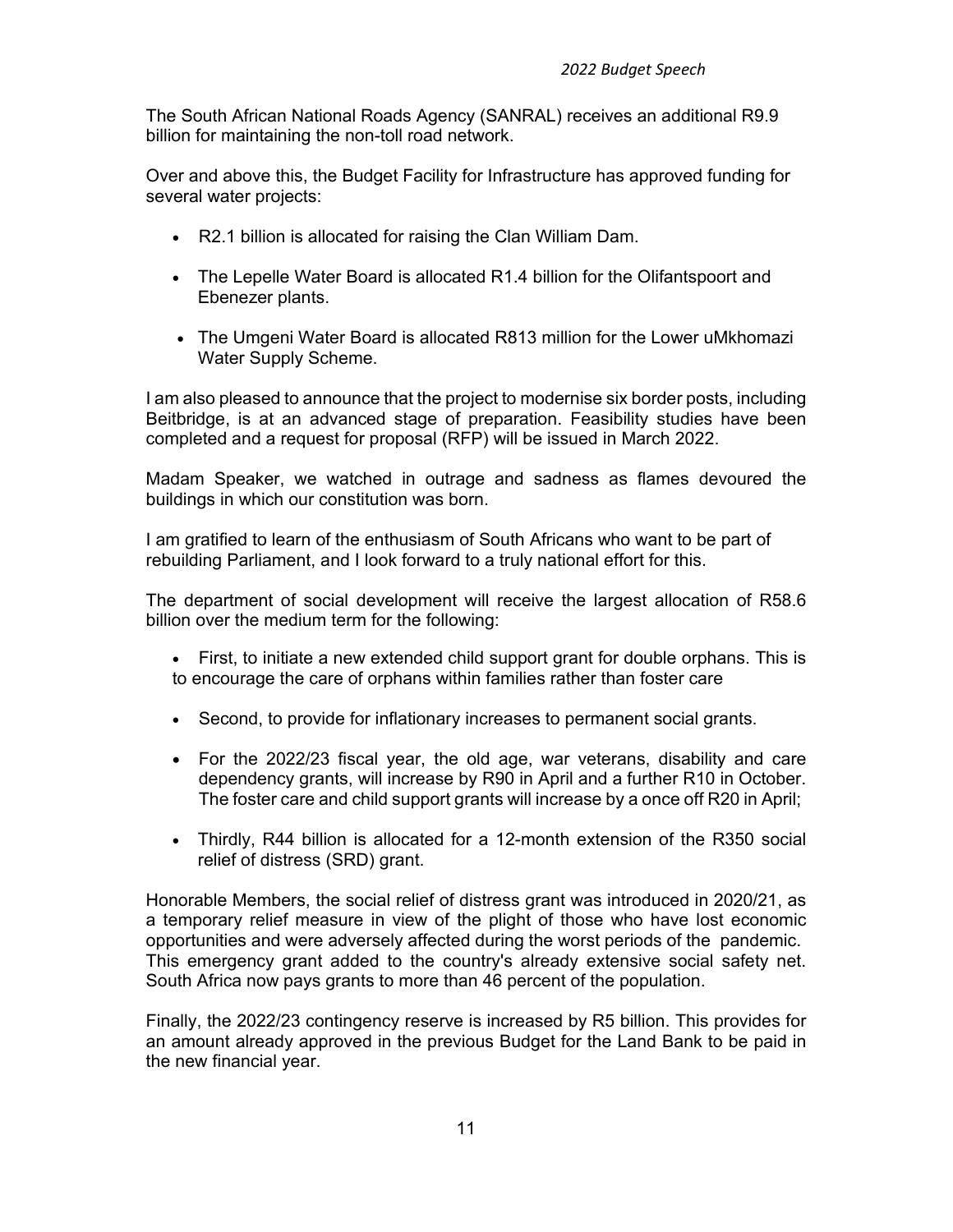We remain committed to controlling those parts of the budget that are permanent in nature, including by arresting historically rapid increases in the public sector wage bill.

Compensation spending will increase marginally, from R665.1 billion in 2021/22 to R702 billion in 2024/25, at an average annual rate of 1.8 per cent.  

As indicated in the 2021 MTBPS, we have allocated additional funding of R20.5 billion in 2022/23, to meet the cost implications of the 2021 public-service wage agreement. 

A Public Sector Labour Summit is scheduled to take the place as from the 28th to the 31st of March. 

This summit is an important opportunity for stakeholders to engage on building a sustainable public service and remuneration guidelines.

#### **DIVISION OF REVENUE**

Basic municipal services require more support, especially for the poor. To address this, R28.9 billion is added to the local government equitable share.

Madam Speaker, we are making these allocations to uplift and provide services to our people.

These funds must be used for the purpose they are meant for. Currently 175 out of 257 municipalities are in financial distress. We stand ready to work with Parliament and all oversight bodies to hold municipalities accountable for delivering these services.

At the same time, our municipalities and other institutions cannot survive if they don't receive payment from those who consume their services.

We urge our people and government departments to pay their municipal bills. Municipalities are also required to improve their service delivery mechanisms, and to ensure that billing systems are fair and efficient.

#### **CORRUPTION AND STATE CAPABILITY**

Madam Speaker, corruption is a major blight on our country.

It has lowered our economic growth potential, made us fiscally more vulnerable, and severely weakened the capability of the state.

Accounting officers need to ensure that their procurement processes have integrity, provide value for money, and are free from interference from politically connected persons and bidders.

We also need to be clear on what we are fighting.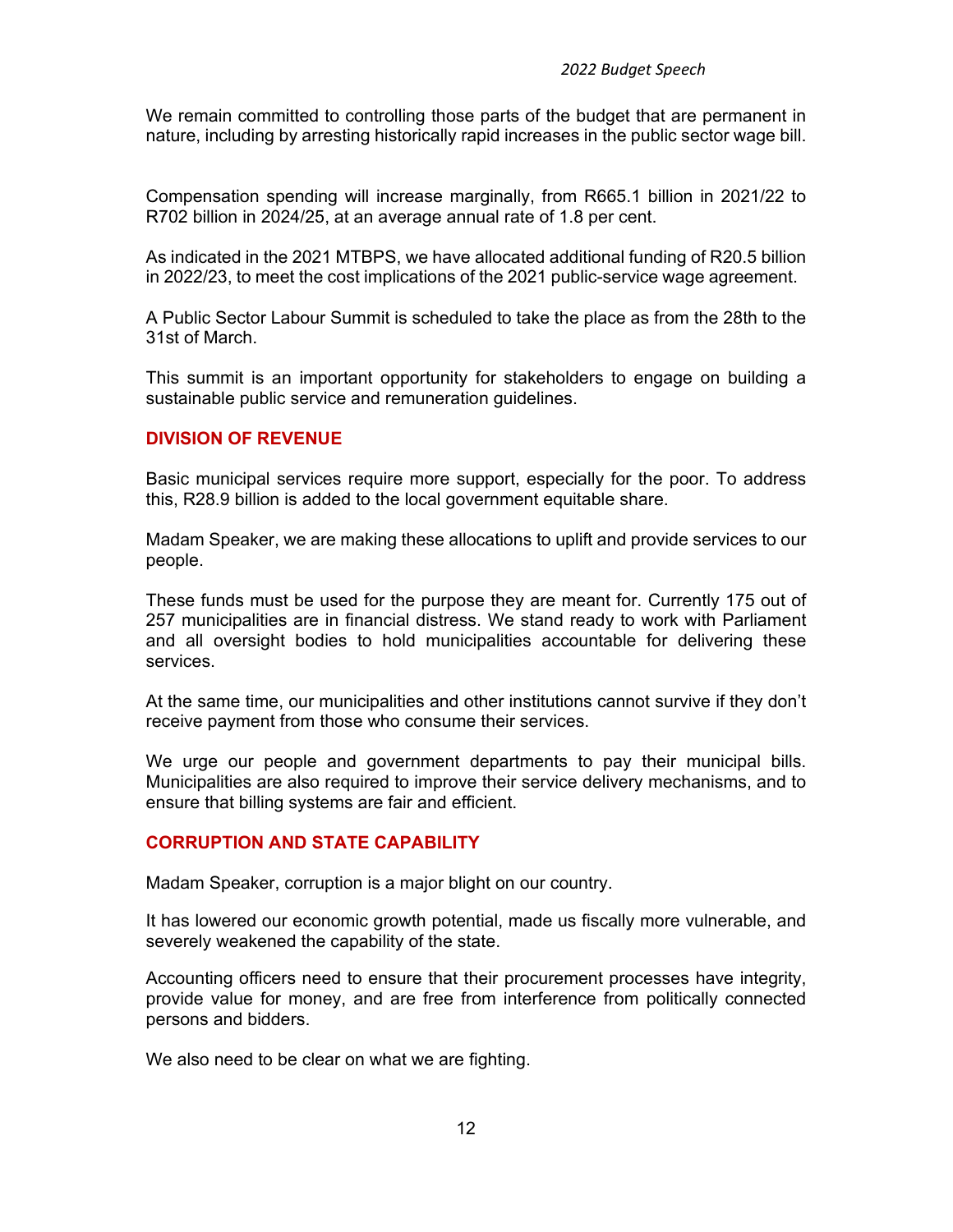We must differentiate between corruption and minor transgressions of the rules of policy prescripts that are audited as irregular expenditure.

The National Treasury is engaging with the Auditor-General to continue to ensure transparent disclosure of minor transgressions, but outside the financial audit process.

As I indicated last year, the Public Procurement Bill will be tabled before Parliament in 2022/23.

In light of the recent Constitutional Court judgement on the preferential procurement regulations, and the first Zondo Commission report highlighting abuses in state procurement, we are revising the Bill to take account of these developments.

We will also be responding formally to the Zondo Commission report.

In the meantime, we must take bold steps to improve state capability and reduce the scope for procurement corruption.

Working with SARS, the Investigative Directorate in the office of the National Directorate of Public Prosecutions, has brought charges against a company Director and a Gupta associate involved in the corrupt ESTINA Dairy project.

This is on charges of fraudulent VAT refund claims, under-declaration of plant and equipment expenses, and exchange control violations. SARS is also recovering the fraudulent refunds that were claimed.

We are also dealing with illicit trade.

Just yesterday, SARS conducted a search and seizure operation.

This operation uncovered another consignment of illegal tobacco products, bringing the total value of illicit tobacco seized during the pandemic to over R350 million.

Overall, SARS has raised assessments of R18 billion additional duties, cancelled the trading licenses of 3 operators, liquidated one operator, and referred 8 cases for criminal prosecution.

Finally, we are addressing the weaknesses in fighting fraud and money laundering identified in our recent mutual evaluation of our anti-money laundering system by the Financial Action Task Force (FATF).

#### **TAX PROPOSALS**

Madam Speaker, households and businesses are still under financial pressure and are coping with higher obligations, the effects of COVID-19 and increased fuel prices.

Now is not the time to increase taxes and put the recovery at risk!

Accordingly, we have decided to keep money in the pockets of South Africans.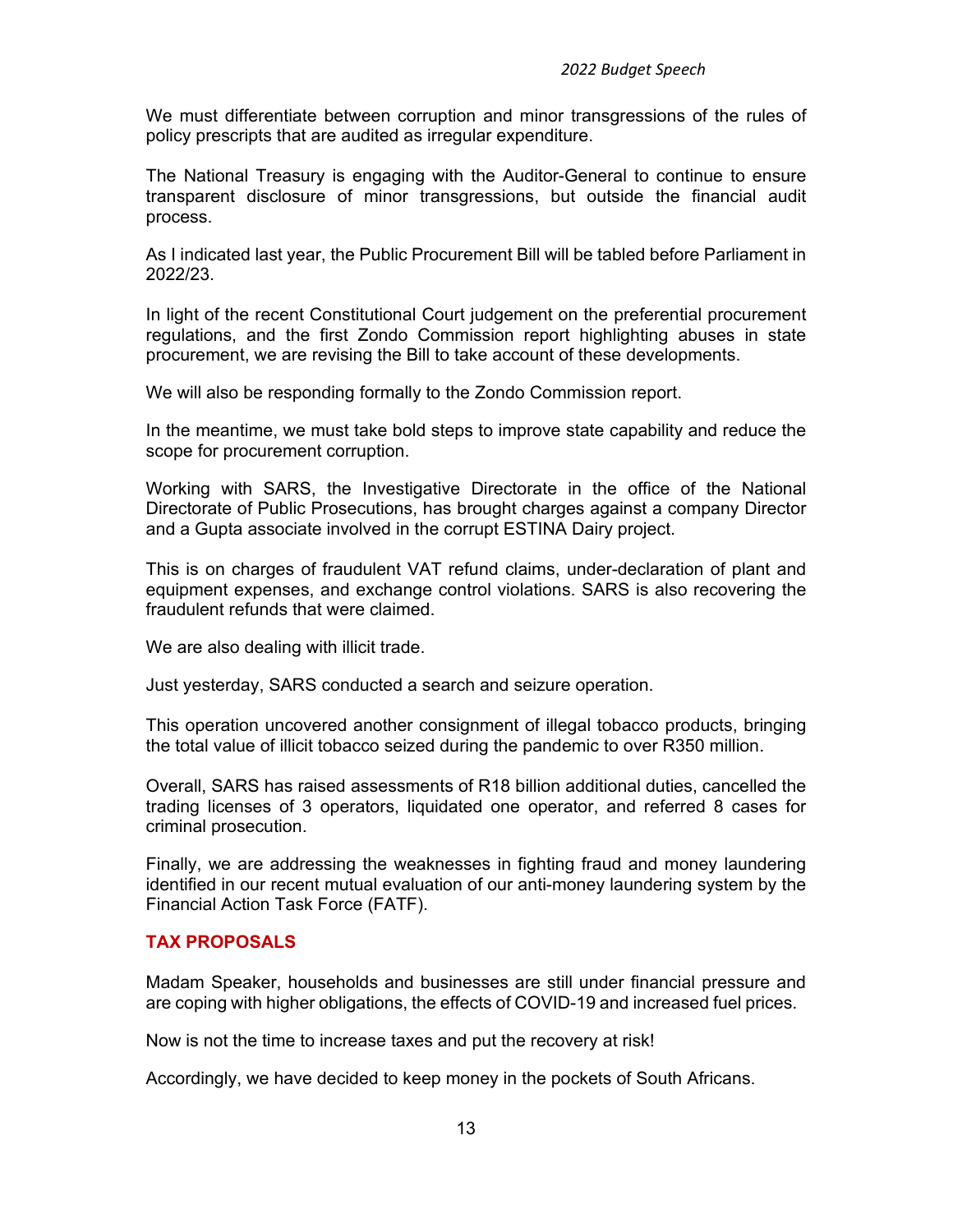This Budget includes R5.2 billion in tax relief to help support the economic recovery, provide some respite from fuel tax increases, and boost incentives for youth employment.

Madam Speaker, our tax proposals for 2022/23 are as follows. 

#### **Personal Income Tax**

The personal income tax brackets and rebates will be adjusted by 4.5 percent, in line with inflation. 

The adjustments will mean that the annual tax-free threshold for a person under the age of 65, will increase from R87 300 to R91 250.

Medical tax credits will increase from R332 to R347 per month for the first two members, and from R224 to R234 per month for additional members. 

#### **Employment tax incentive**

The employment tax incentive will be expanded through a 50 per cent increase in the maximum monthly value to R1 500. 

I encourage small and medium firms to take up this incentive. 

We anticipate that the expansion will provide additional support worth R2.2 billion. 

#### **Fuel Levies**

In 2021, the inland petrol price breached R20 per litre. The higher prices have put pressure on the cost of transport, food and other goods and services.

To provide some relief to households, no increases will be made to the general fuel levy on petrol and diesel for 2022/23. This will provide tax relief of R3.5 billion to South Africans.

There will also be no increase in the Road Accident Fund levy.

Minister Mantashe and I have agreed that a review of all aspects of the fuel price is needed.

Our teams have already begun to engage on this critical work.

#### **Corporate Income Tax**

Restructuring the corporate income tax system is an important part of our efforts to create a conducive environment for businesses to grow, increase investment and employ more people.

As announced in the 2021 Budget, the corporate income tax rate will be reduced from 28 per cent to 27 per cent, for companies with years of assessment ending on or after 31 March 2023.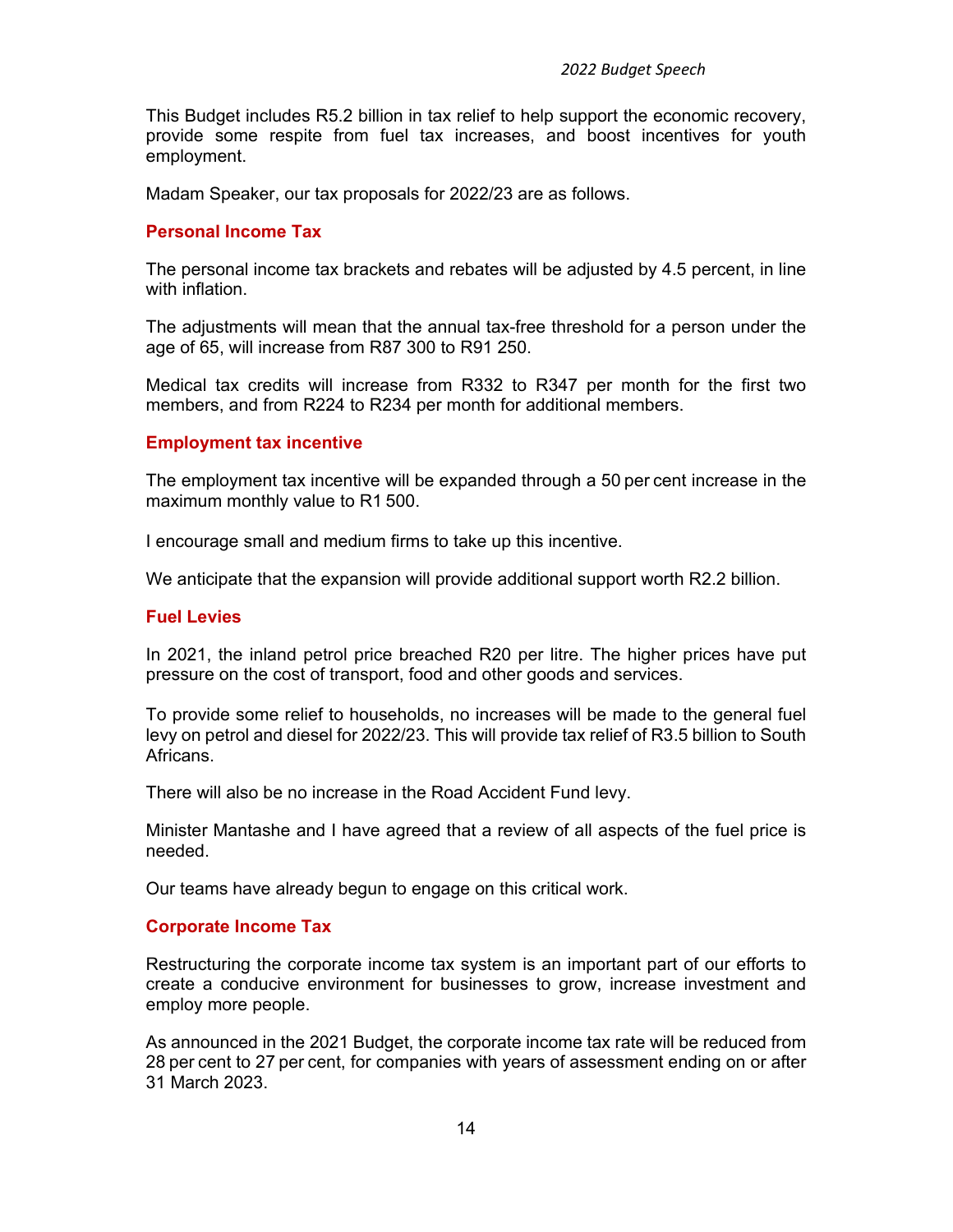This will be complemented by base-broadening measures to ensure that there is no negative impact on revenue.

#### **Excise duties**

Excise duties on alcohol and tobacco will increase by between 4.5 and 6.5 percent. The increases mean that as from today:

- A 340ml can of beer or cider will cost 11c more;
- A 750ml bottle of wine will be 17c more expensive;
- A bottle of sparkling wine will cost an additional 76c;
- And a bottle of spirits will be R4.83 more expensive;
- A packet of cigarettes will cost an additional R1.03;
- 25 grams of piped tobacco will cost an extra 37c; and
- A 23 gram cigar will be R6.77 more expensive.

Government also proposes to introduce a new tax on vaping products of at least R2.90 per millilitre from 1 January 2023.

A new tax will also be introduced on beer powders.

After three years of no changes, the health promotion levy will be increased to 2.31 cents per gram of sugar.

Madam Speaker, the structure of the economy will need to change to adapt to the needs of addressing climate change.

As we reduce emissions, communities must not be left behind as production shifts to greener solutions.

There are opportunities to access international finance to help pay for this just transition. The National Treasury is working with the new head of the Presidential Climate Finance Task Team, on accessing these resources.

The carbon tax is the main mechanism to ensure we lower our greenhouse emissions.

The carbon tax rate will increase from R134 to R144, effective from 1 January 2022.

As required by legislation, the carbon fuel levy will increase by 1c to 9c per litre for petrol, and 10c per litre for diesel, from 6 April 2022.

The first phase of the carbon tax, with substantial allowances and electricity price neutrality, will be extended to 31 December 2025.

However, in line with our commitments at COP26, the carbon tax rate will be progressively increased every year to reach \$20 per tonne.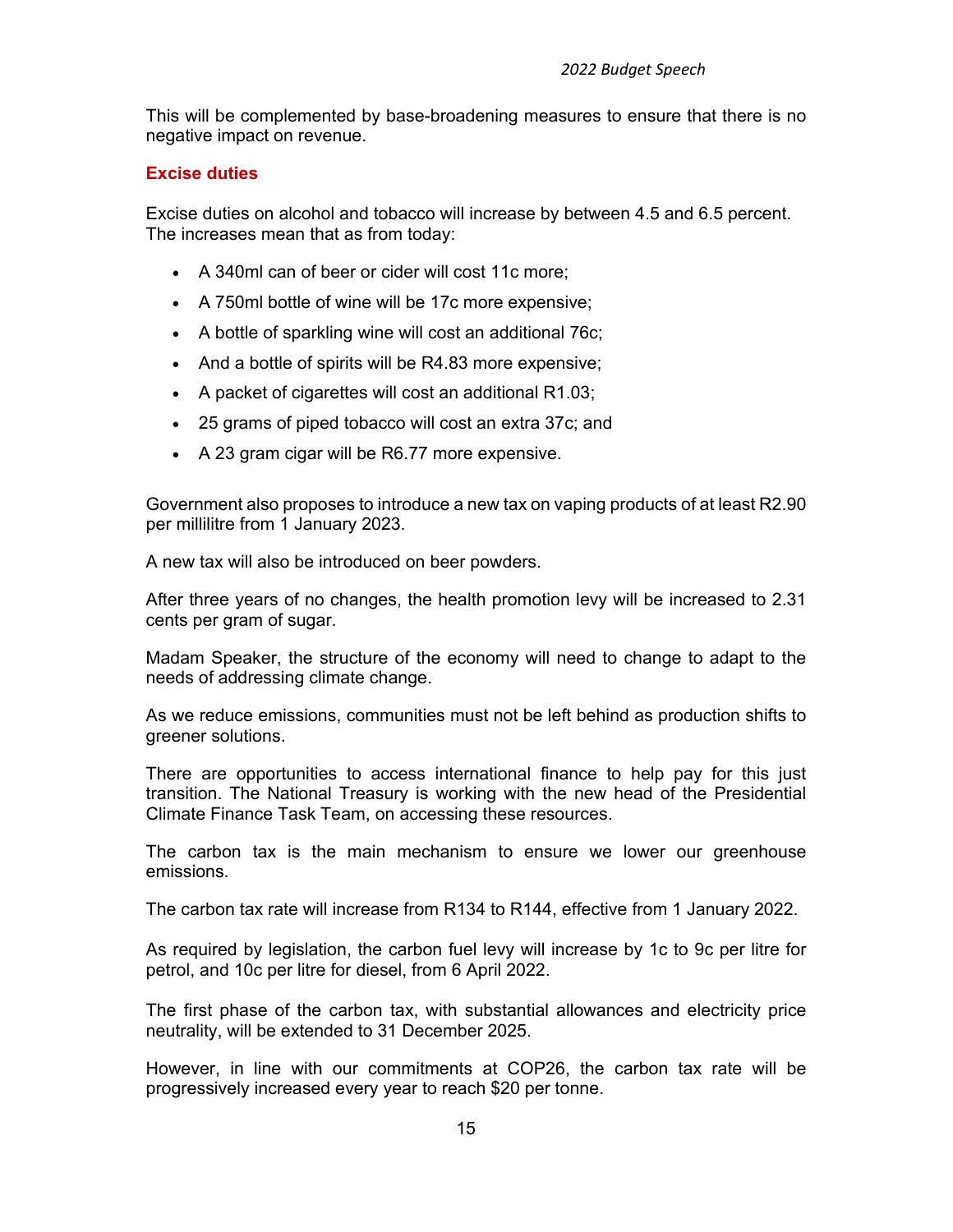In the second phase from 2026 onwards, the carbon tax rate will have larger annual increases to reach at least \$30 by 2030, and the allowances will rapidly fall away.

We urge all our companies that have not already done so to develop plans to progressively reduce their emissions over the next 10 years, otherwise they will face these steep taxes.

Our exporters will also face overseas border taxes for carbon-intensive goods such as iron and steel, which will reduce their competitiveness. 

Madam Speaker, you will note that we have not increased taxes in the major revenue generating categories, such as personal income tax, VAT and the general fuel levy.

We have reduced the corporate tax rate and broadened the tax base. 

However, let me restate my earlier caution, that if there are permanent expenditure increases in the coming years, we would have no choice but to revisit this to ensure the fiscal deficit does not worsen.

Madam Speaker, in these trying times and without compromising our ability to collect revenue, we have managed, through these tax proposals, to keep money in the pockets of South Africans, and to create conditions for greater investment in the economy.

#### **Financial sector reforms**

Retirement funds play a critical role in channelling savings into productive investments. Regulation 28 of the Pension Funds Act sets out the criteria through which these funds may make investments.

Changes have been proposed to these regulations to enable greater investment in infrastructure by these funds. After consultation on these changes, the amendments will be gazetted next month.

Government has also proposed a fundamental restructuring of the retirement system for individuals to allow for greater preservation and partial access to funds through a "two-pot" system.

Part of this proposal includes the possibility of short-term access, which would be dependent on the approval by trustees of each fund.

Consultations are proceeding following the release of a discussion paper last year and the draft legislation on these amendments will be published for comment in the middle of the year.

#### **CONCLUSION**

In conclusion, I would like to reiterate our commitment to the reconstruction and recovery of our economy; saving lives and restoring livelihoods, as well as securing the long-term prosperity of our nation.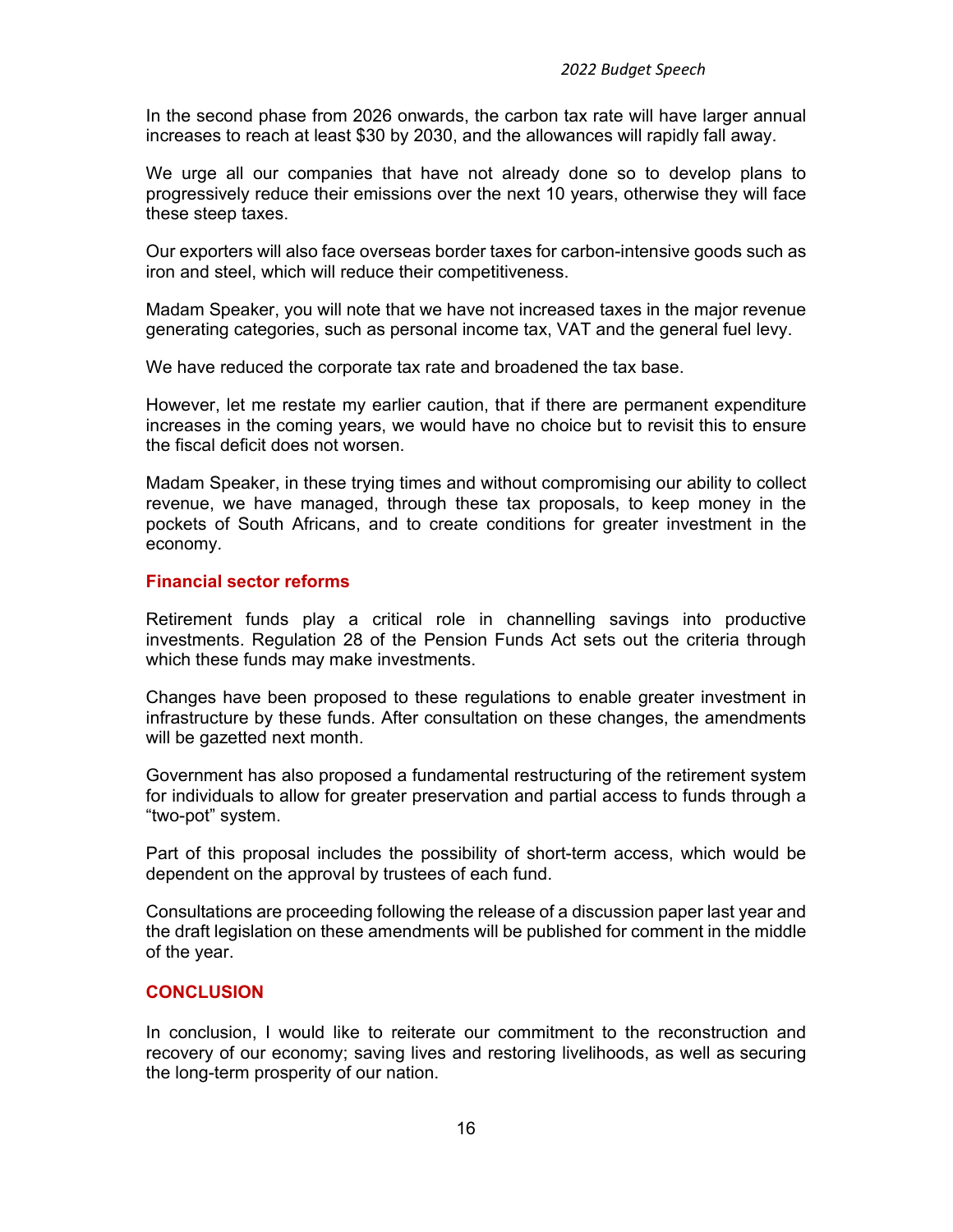It is often said, and I believe that this applies to the circumstances under which we deliver this budget: *"You won't realize the distance you have walked, until you look around and realize how far you have been."*

We have been on this journey for a long time. And we still have a long distance to walk before reaching our goal.

Madam Speaker, I take this opportunity to thank the President and Deputy President for their leadership and guidance during these difficult times.

I want to also express my appreciation to Deputy Minister, Dr David Masondo, for his support.

The Treasury team, led by Director-General Dondo Mogajane, continues to undertake their task with dedication, and I express my thanks to them.

My sincere gratitude also goes to the Commissioner of the South African Revenue Service, Edward Kieswetter, and the hard-working team at SARS.

Many thanks to the Governor of the South African Reserve Bank, Mr. Lesetja Kganyago and the staff of the Bank, for their work and support.

Let me also thank my colleagues in the Ministers' Committee on the Budget and in the Budget Council, and MEC's of Finance from various provinces, who have shared the load of the tough decisions that have to be made in the current climate.

Similarly, the Parliamentary Committees of Finance and Appropriations, I express my sincere appreciation. Finally, we pay tribute to the millions of South Africans, whose resilience and courage during these times of pandemic and economic hardship, is an inspiration to all of us who have the privilege to serve in the public sector.

#### **Thank you.**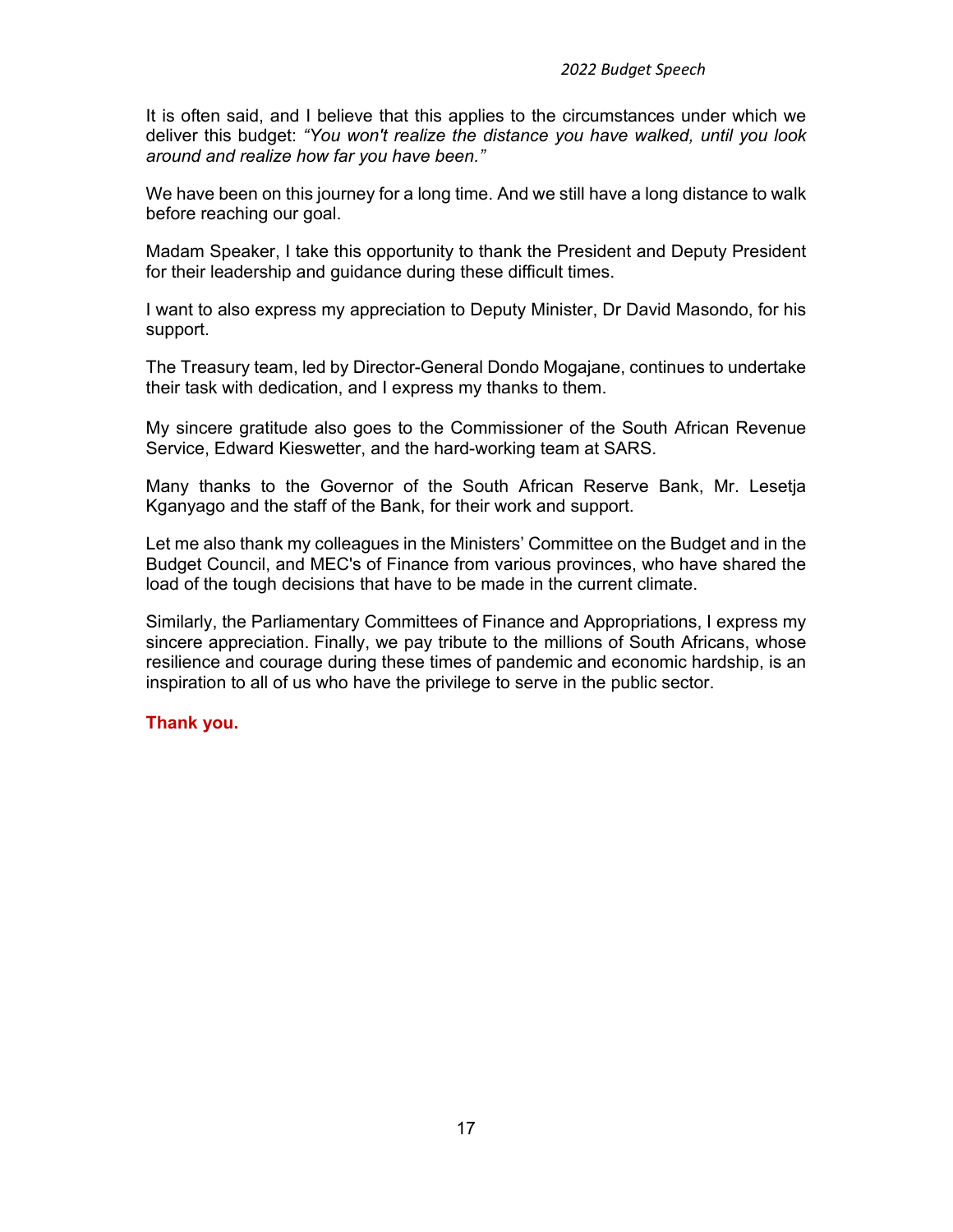*2022 Budget Speech*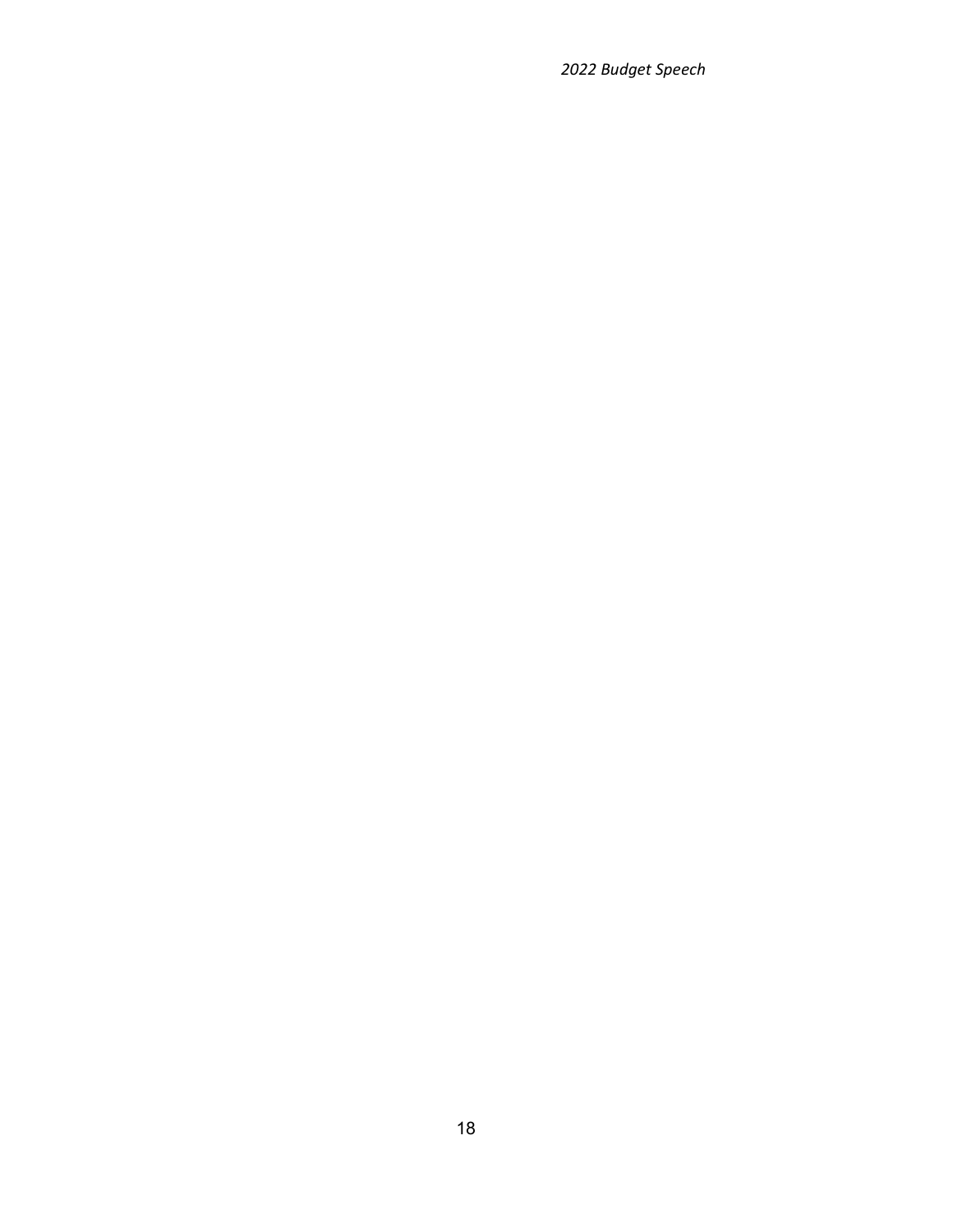#### **Summary of the national budget**

|                                                                                                                                                                                                                                                                                                                                                                  | 2021/22                                          |                                                 | 2022/23                                                    | 2023/24                                             | 2024/25                                           |
|------------------------------------------------------------------------------------------------------------------------------------------------------------------------------------------------------------------------------------------------------------------------------------------------------------------------------------------------------------------|--------------------------------------------------|-------------------------------------------------|------------------------------------------------------------|-----------------------------------------------------|---------------------------------------------------|
|                                                                                                                                                                                                                                                                                                                                                                  | <b>Budget</b><br>estimate                        | <b>Revised</b><br>estimate                      | <b>Budget</b><br>estimate                                  | <b>Medium-term estimates</b>                        |                                                   |
| <b>R</b> million                                                                                                                                                                                                                                                                                                                                                 |                                                  |                                                 |                                                            |                                                     |                                                   |
| <b>REVENUE</b>                                                                                                                                                                                                                                                                                                                                                   |                                                  |                                                 |                                                            |                                                     |                                                   |
| Estimate of revenue before tax proposals                                                                                                                                                                                                                                                                                                                         |                                                  |                                                 | 1603647                                                    |                                                     |                                                   |
| Budget 2022/23 proposals:                                                                                                                                                                                                                                                                                                                                        |                                                  |                                                 | $-5200$                                                    |                                                     |                                                   |
| <b>Direct taxes</b>                                                                                                                                                                                                                                                                                                                                              |                                                  |                                                 | $-2200$                                                    |                                                     |                                                   |
| Personal income tax<br>Increasing brackets by inflation<br>Revenue if no adjustment is made<br>Increase in brackets and rebates by inflation<br>Expansion of the employment tax incentive<br>Corporate income tax<br>Reform package<br>Reduction in corporate income tax rate to 27 per cent<br>Restriction of assessed losses<br>Additional interest limitation |                                                  |                                                 | 13 500<br>$-13,500$<br>$-2200$<br>$-2600$<br>1 100<br>1500 |                                                     |                                                   |
| <b>Indirect taxes</b>                                                                                                                                                                                                                                                                                                                                            |                                                  |                                                 |                                                            |                                                     |                                                   |
| <b>Fuel levy</b>                                                                                                                                                                                                                                                                                                                                                 |                                                  |                                                 | -3 000                                                     |                                                     |                                                   |
| Not adjusting the general fuel levy<br><b>Specific excise duties</b>                                                                                                                                                                                                                                                                                             |                                                  |                                                 | $-3500$                                                    |                                                     |                                                   |
| Increase in excise duties on alcohol<br>Increase in excise duties on tobacco                                                                                                                                                                                                                                                                                     |                                                  |                                                 | 400<br>100                                                 |                                                     |                                                   |
| Estimate of revenue after tax proposals<br>Percentage change from previous year                                                                                                                                                                                                                                                                                  | 1 351 672                                        | 1 549 068                                       | 1588044<br>2.5%                                            | 1660223<br>4.5%                                     | 1774 174<br>6.9%                                  |
| <b>EXPENDITURE</b>                                                                                                                                                                                                                                                                                                                                               |                                                  |                                                 |                                                            |                                                     |                                                   |
| Direct charges against the National Revenue Fund                                                                                                                                                                                                                                                                                                                 | 830 023                                          | 874 411                                         | 902 658                                                    | 920 040                                             | 970 094                                           |
| Debt-service costs<br>Provincial equitable share<br>General fuel levy sharing with metropolitan municipalities<br>Skills levy and sector education and training authorities<br>Other $1$                                                                                                                                                                         | 269 741<br>523 686<br>14 617<br>17813<br>4 1 6 5 | 268 306<br>544 835<br>14 617<br>18 933<br>27720 | 301 806<br>560757<br>15 3 35<br>20 6 19<br>4 1 4 1         | 334 979<br>543 149<br>15 4 33<br>22 3 29<br>4 1 4 9 | 363 515<br>562 018<br>16 127<br>24 099<br>4 3 3 5 |
| Appropriated by vote                                                                                                                                                                                                                                                                                                                                             | 980 584                                          | 1025806                                         | 1057029                                                    | 1013673                                             | 1059387                                           |
| Current payments<br>Transfers and subsidies<br>Payments for capital assets<br>Payments for financial assets                                                                                                                                                                                                                                                      | 255 691<br>663 138<br>15 004<br>46 751           | 263 444<br>696 796<br>15 318<br>50 248          | 260 680<br>755 267<br>15 506<br>25 577                     | 254 858<br>740 774<br>16 124<br>1917                | 267 246<br>775 225<br>16 053<br>863               |
| <b>Provisional allocations</b>                                                                                                                                                                                                                                                                                                                                   | 11 645                                           |                                                 | 5 5 6 9                                                    | 28 295                                              | 32 078                                            |
| Provisional reduction allocation to fund the Land Bank<br>Provisional allocation not assigned to votes<br>Provisional allocation for Eskom restructuring<br>Infrastructure Fund not assigned to votes                                                                                                                                                            | $-5000$<br>12 645<br>4 0 0 0                     |                                                 | 1372<br>4 1 9 7                                            | 1852<br>21 0 15<br>5428                             | 2 2 0 9<br>22 000<br>7869                         |
| Unallocated reserve<br>Total                                                                                                                                                                                                                                                                                                                                     | 1822252                                          | 1 900 217                                       | 1965257                                                    | 25 000<br>1987007                                   | 30 000<br>2 091 559                               |
| Plus:<br>Contingency reserve<br>National government projected underspending                                                                                                                                                                                                                                                                                      | 12 000<br>ä,                                     | -4 263                                          | 10 000<br>$\overline{a}$                                   | 5 0 0 0                                             | 5 0 0 0                                           |
| <b>Estimate of national expenditure</b><br>Percentage change from previous year                                                                                                                                                                                                                                                                                  | 1834252                                          | 1895954                                         | 1975 257<br>4.2%                                           | 1992007<br>0.8%                                     | 2 096 559<br>5.2%                                 |
| 2021 Budget estimate of expenditure<br>Increase / decrease (-)                                                                                                                                                                                                                                                                                                   |                                                  | 1834252<br>61 702                               | 1870833<br>104 423                                         | 1911046<br>80 961                                   |                                                   |
| Gross domestic product                                                                                                                                                                                                                                                                                                                                           | 5 352 236                                        | 6 251 494                                       | 6 441 288                                                  | 6 805 312                                           | 7 233 716                                         |

19 1) Includes direct appropriations in respect of the salaries of the President, Deputy President, judges, magistrates, members of Parliament, National<br>Revenue Fund payments (previously classified as extraordinary payments),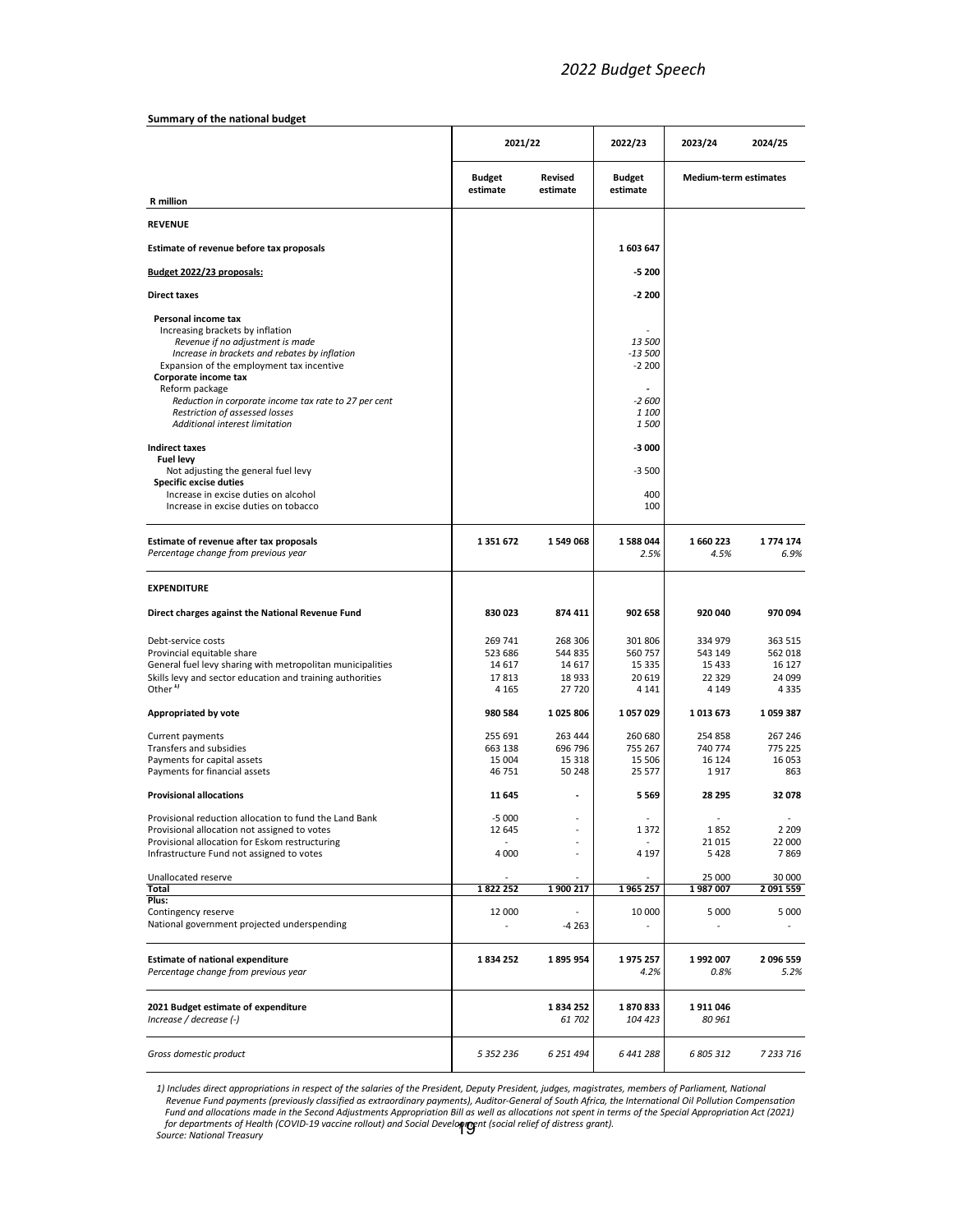## *2022 Budget Speech*

|                                                                     | 2021/22<br>2022/23<br><b>Budget</b><br><b>Revised</b><br><b>Budget</b><br>estimate<br>estimate<br>estimate |                      |                     | 2023/24                      | 2024/25               |
|---------------------------------------------------------------------|------------------------------------------------------------------------------------------------------------|----------------------|---------------------|------------------------------|-----------------------|
| R million                                                           |                                                                                                            |                      |                     | <b>Medium-term estimates</b> |                       |
| National budget revenue <sup>1)</sup>                               | 1351672                                                                                                    | 1549068              | 1588044             | 1660223                      | 1 774 174             |
| Revenue of provinces, social security funds and public entities     | 168 695                                                                                                    | 172 235              | 182 601             | 192 983                      | 203 457               |
| Consolidated budget revenue <sup>2)</sup>                           | 1520367                                                                                                    | 1721303              | 1770 645            | 1853206                      | 1977632               |
| National budget expenditure <sup>1)</sup>                           | 1834252                                                                                                    | 1895954              | 1975 257            | 1992007                      | 2 096 559             |
| Expenditure of provinces, social security funds and public entities | 186 108                                                                                                    | 181 094              | 182011              | 184 795                      | 185 226               |
| Consolidated budget expenditure <sup>2)</sup>                       | 2020360                                                                                                    | 2077049              | 2 157 267           | 2 176 802                    | 2 2 8 1 7 8 5         |
| <b>Consolidated budget balance</b><br>Percentage of GDP             | -499 994<br>$-9.3%$                                                                                        | $-355746$<br>$-5.7%$ | -386 622<br>$-6.0%$ | $-323596$<br>$-4.8%$         | $-304$ 154<br>$-4.2%$ |
| <b>FINANCING</b>                                                    |                                                                                                            |                      |                     |                              |                       |
| Domestic loans (net)                                                | 336 798                                                                                                    | 221 468              | 245 604             | 291 592                      | 270 273               |
| Foreign loans (net)                                                 | 42 992                                                                                                     | 77989                | 34 685              | 25 883                       | 33 693                |
| Change in cash and other balances                                   | 120 203                                                                                                    | 56 289               | 106 334             | 6 1 2 2                      | 188                   |
| <b>Total financing (net)</b>                                        | 499 994                                                                                                    | 355 746              | 386 622             | 323 596                      | 304 154               |

#### **Summary of the consolidated budget**

*1) Transfers to provinces, social security funds and public entities presented as part of the national budget.*

*2) Flows between national and provincial government, social security funds and public entities are netted out.*

*Source: National Treasury*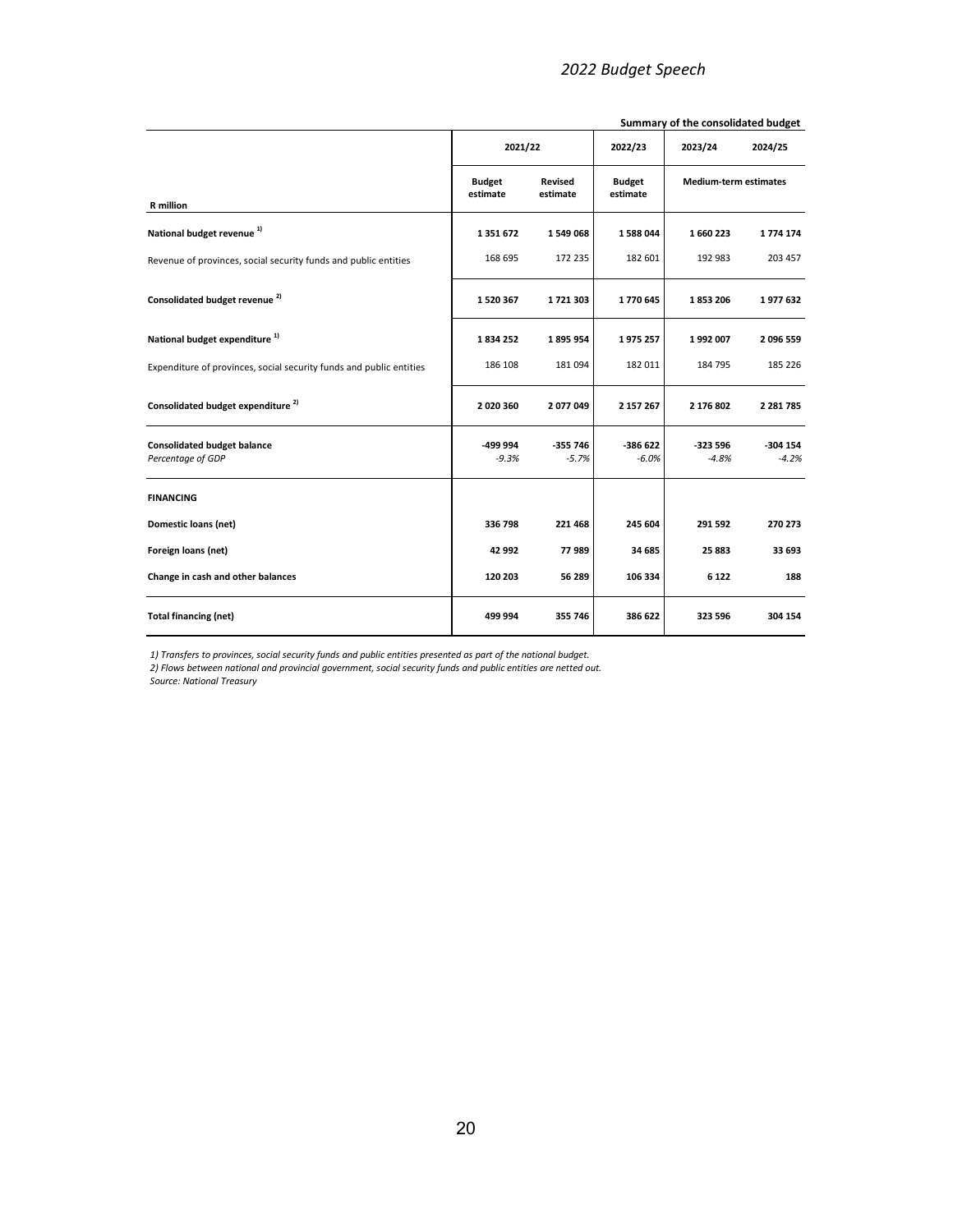*2022 Budget Speech*